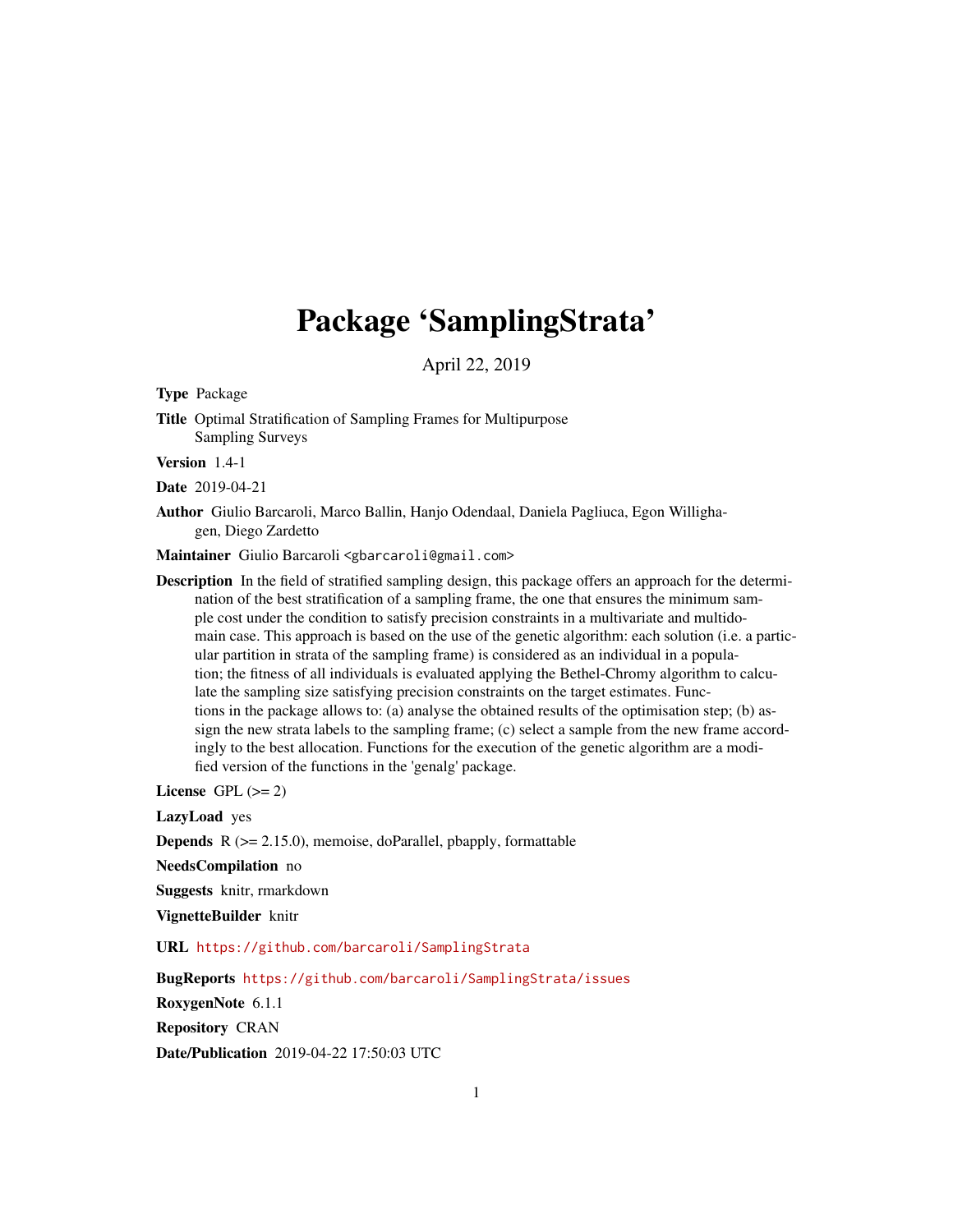### <span id="page-1-0"></span>R topics documented:

|       |                                                                                                                      | $\overline{2}$ |
|-------|----------------------------------------------------------------------------------------------------------------------|----------------|
|       |                                                                                                                      | 3              |
|       | hethel                                                                                                               | 5              |
|       |                                                                                                                      | 6              |
|       |                                                                                                                      | $\tau$         |
|       |                                                                                                                      | 9              |
|       | <u>. A de la caractería de la caractería de la caractería de la caractería de la caractería de la cara</u><br>errors | 10             |
|       |                                                                                                                      | 11             |
|       |                                                                                                                      | 12             |
|       |                                                                                                                      | 13             |
|       |                                                                                                                      | 14             |
|       |                                                                                                                      | 15             |
|       |                                                                                                                      | 18             |
|       |                                                                                                                      | 21             |
|       |                                                                                                                      | 22.            |
|       |                                                                                                                      | 23             |
|       |                                                                                                                      | 24             |
|       |                                                                                                                      | 26             |
|       |                                                                                                                      | 27             |
|       |                                                                                                                      | 28             |
|       | swissframe                                                                                                           | 29             |
|       |                                                                                                                      | 30             |
|       |                                                                                                                      | 31             |
|       |                                                                                                                      | 32             |
|       |                                                                                                                      | 35             |
|       |                                                                                                                      | 36             |
|       |                                                                                                                      | 37             |
|       |                                                                                                                      |                |
| Index |                                                                                                                      | 39             |

adjustSize *Adjustment of the sample size in case it is externally given*

#### Description

The optimisation step finds the best stratification that minimises the sample size under given precision constraints. In some cases, the goal is not the minimisation of the sample size, as this value is given externally. Nonetheless, it is still possible to perform the optimisation of the stratification, and then to proceed to an adjustment of the sample size by increasing or decreasing it proportionally in each resulting stratum.

#### Usage

```
adjustSize(size, strata, cens=NULL, minnumstr=2)
```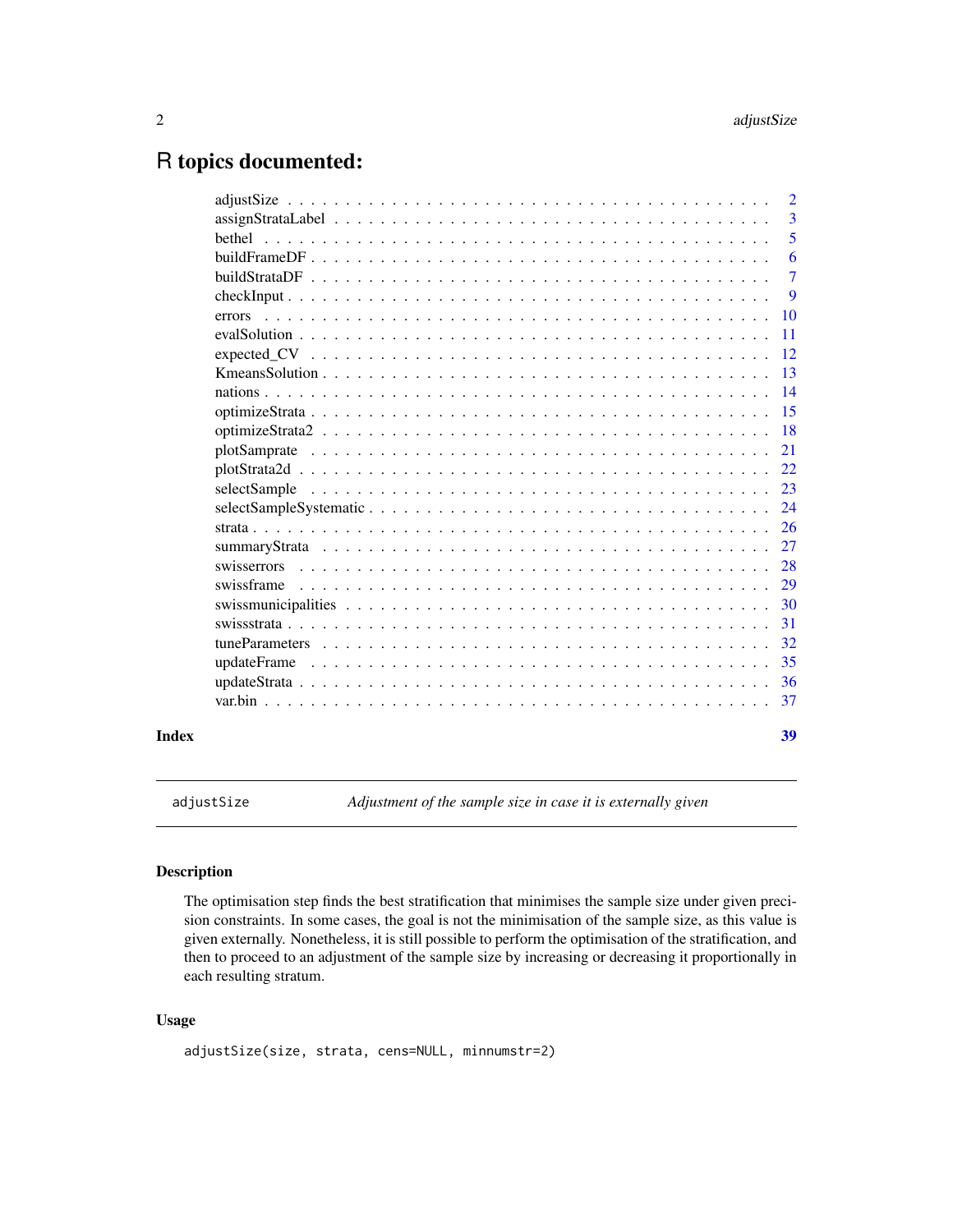#### <span id="page-2-0"></span>assignStrataLabel 3

#### **Arguments**

| size      | The value of the sample size given externally                                                  |
|-----------|------------------------------------------------------------------------------------------------|
| strata    | The new (aggregated) strata generated by the function 'optimizeStrata'                         |
| cens      | The strata to be censused                                                                      |
| minnumstr | Indicates the minimum number of units that must be allocated in each stratum.<br>Default is 2. |

#### Value

The strata generated by the function 'optimizeStrata', where the variable 'SOLUZ' has been adjusted by taking into account the total required sample size

#### Author(s)

Giulio Barcaroli

#### Examples

```
## Not run:
library(SamplingStrata)
data(swisserrors)
data(swissstrata)
solution <- optimizeStrata (
errors = swisserrors,
strata = swissstrata,
)
#
sum(solution$aggr_strata$SOLUZ)
# Adjustment of total sample size (decreasing)
adjustedStrata <- adjustSize(size=300,strata=solution$aggr_strata,cens=NULL)
sum(adjustedStrata$SOLUZ)
# Adjustment of total sample size (increasing)
adjustedStrata <- adjustSize(size=500,strata=solution$aggr_strata,cens=NULL)
sum(adjustedStrata$SOLUZ)
```
## End(Not run)

assignStrataLabel *Function to assign the optimized strata labels*

#### Description

Function to assign the optimized strata labels to new sampling units in the frame on the basis of the strata structure obtained by executing the function 'summaryStrata' after optimizing with 'optimizeStrata2'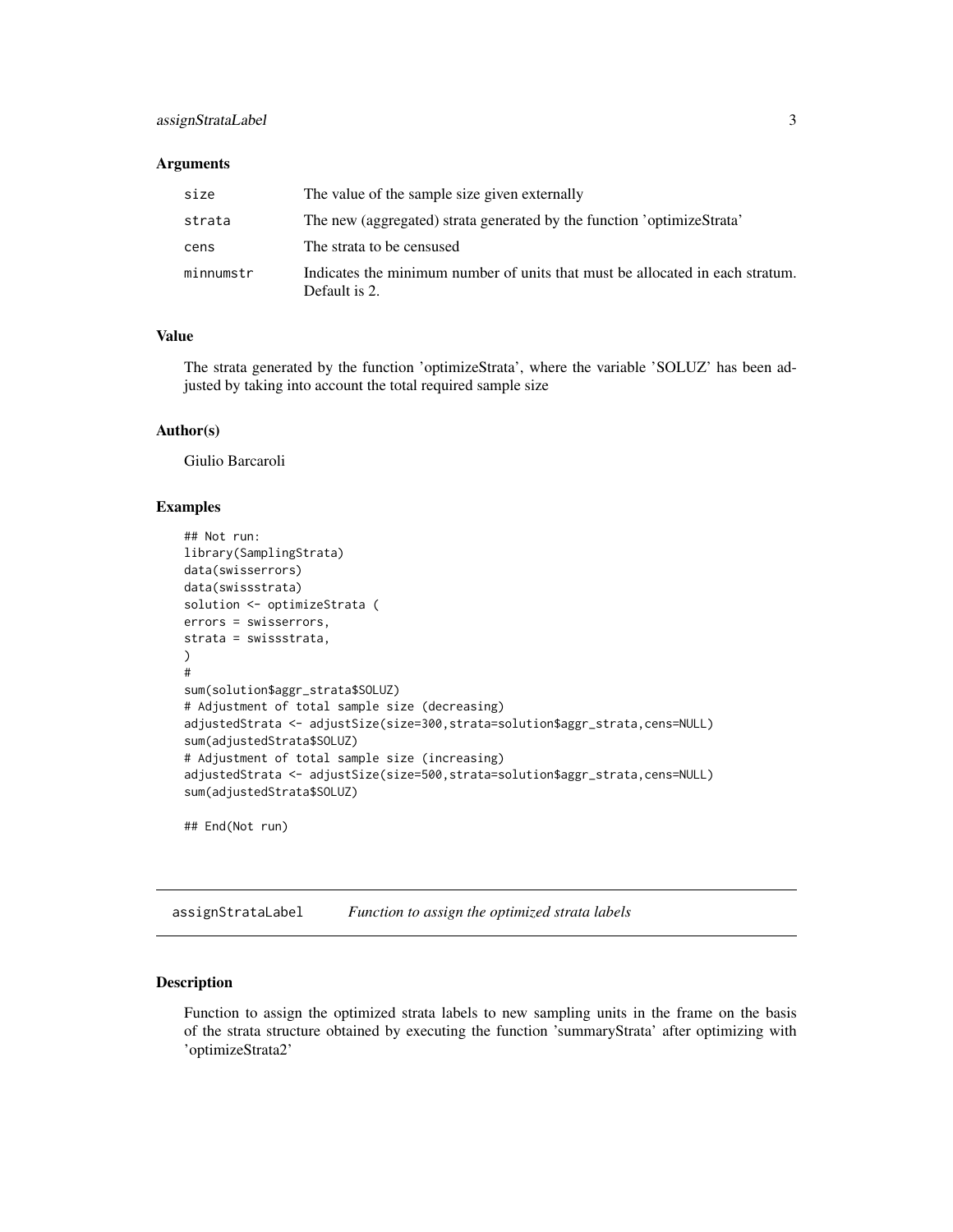#### Usage

```
assignStrataLabel(dataset, s)
```
#### Arguments

| dataset | dataset with new sampling units in the frame |
|---------|----------------------------------------------|
| - S     | structure of the strata                      |

#### Value

The same dataset in input with the label of the optimized stratum

#### Examples

```
## Not run:
library(SamplingStrata)
data("swissmunicipalities")
data("errors")
errors$CV1 <- 0.1
errors$CV2 <- 0.1
errors <- errors[rep(row.names(errors),7),]
errors$domainvalue <- c(1:7)
errors
swissmunicipalities$id <- c(1:nrow(swissmunicipalities))
swissmunicipalities$domain = 1
frame <- buildFrameDF(swissmunicipalities,
                      id = "id",domainvalue = "REG",
                      X = c("Surfacesbois","Surfacescult"),
                      Y = c("Pop020", "Pop2040")
\mathcal{L}solution <- optimizeStrata2 (
  errors,
  frame,
 nStrata = 5,
  iter = 10,
  pops = 10,
  writeFiles = FALSE,
  showPlot = TRUE,
  parallel = FALSE)
strataStructure <- summaryStrata(solution$framenew, solution$aggr_strata)
strataStructure
```

```
newset <- assignStrataLabel(solution$framenew,strataStructure)
```
## End(Not run)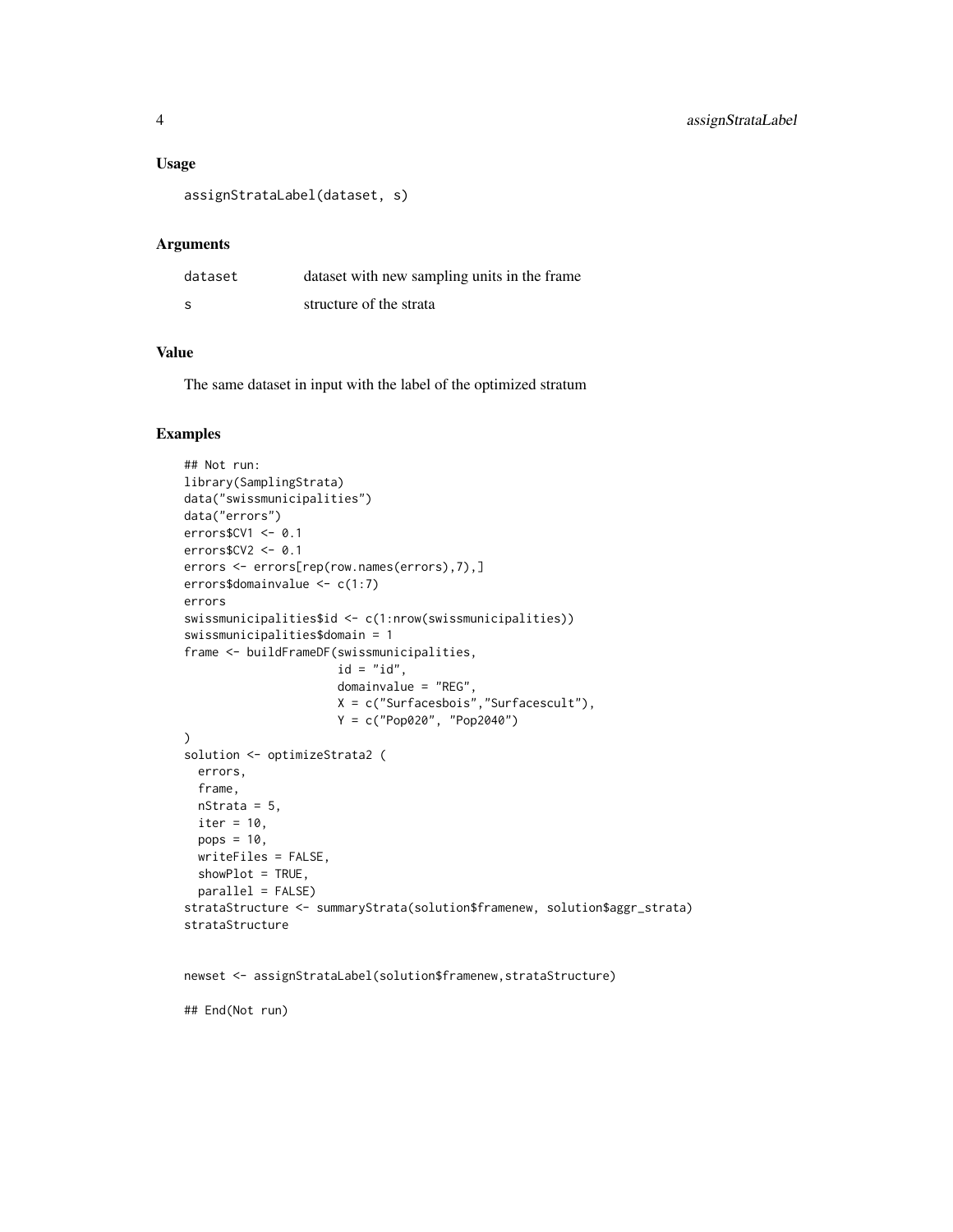<span id="page-4-0"></span>

#### Description

Multivariate optimal allocation for different domains of interest in stratified sample design under a given stratification of the sampling frame

#### Usage

```
bethel (
          stratif,
          errors,
          minnumstrat=2,
          maxiter=200,
          maxiter1=25,
          printa=FALSE,
  realAllocation=FALSE,
          epsilon=1e-11
          )
```
#### Arguments

| errors      | Data frame of coefficients of variation for each domain                                                                                                                                                                                                                                                         |
|-------------|-----------------------------------------------------------------------------------------------------------------------------------------------------------------------------------------------------------------------------------------------------------------------------------------------------------------|
| stratif     | Data frame of survey strata                                                                                                                                                                                                                                                                                     |
| minnumstrat | Minimum number of units per strata (default=2)                                                                                                                                                                                                                                                                  |
| maxiter     | Maximum number of iterations of the algorithm (default=200)                                                                                                                                                                                                                                                     |
| maxiter1    | Maximum number of iterations (default=25) of the general procedure. This kind<br>of iteration may be required by the fact that when in a stratum the number of<br>allocated units is greater or equal to its population, that stratum is set as "census<br>stratum", and the whole procedure is re-initialised  |
| printa      | If TRUE then two attributes are added to the resulting vector. The first ('confr')<br>is a comparison between results obtained with 3 different allocation methods:<br>Bethel, proportional and equal. The second ('outcy') is a table reporting planned<br>and actual CV, together with a sensitivity analysis |
|             | real Allocation If FALSE, the allocation is based on INTEGER values; if TRUE, the allocation<br>is based on REAL values                                                                                                                                                                                         |
| epsilon     | Epsilon (default=1e-11)): this value is used to compare the difference in results<br>from one iteration to the other; if it it is lower than "epsilon", then the procedure<br>stops                                                                                                                             |

#### Value

A vector containing the computed optimal allocation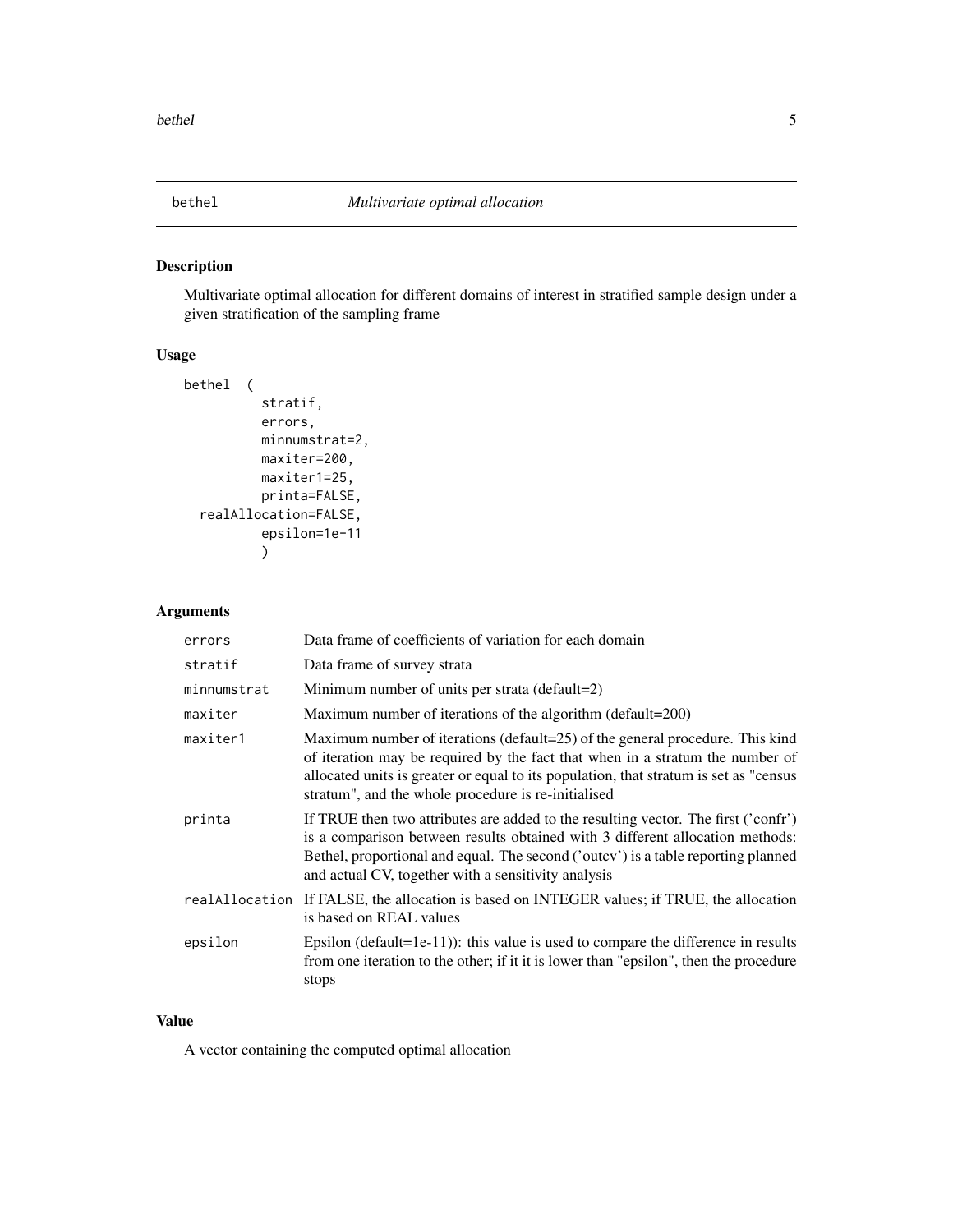#### <span id="page-5-0"></span>Author(s)

Daniela Pagliuca with contributions from Teresa Buglielli and Giulio Barcaroli

#### Examples

```
## Not run:
library(SamplingStrata)
data(strata)
data(errors)
n <- bethel(strata, errors, printa=TRUE)
sum(n)
attributes(n)$confr
attributes(n)$outcv
```
## End(Not run)

buildFrameDF *Builds the "sampling frame" dataframe from a dataset containing information on all the units in the population of reference*

#### Description

This function allows to build the information regarding the sampling frame of the population of reference. Mandatory variables are: (i) the name of the dataset containing the sampling frame of the population of reference (ii) an identifier (Id) (iii) a set of auxiliary variables X (iv) a set of target variables Y (v) the indicator of the domain to which the unit belongs

#### Usage

buildFrameDF(df, id, X, Y, domainvalue)

#### **Arguments**

| df           | This is the name of the data frame containing the information on all the units in<br>population of reference.           |
|--------------|-------------------------------------------------------------------------------------------------------------------------|
| id           | This is the name of the identifier in the sampling frame.                                                               |
| $\mathsf{X}$ | A character vector containing the names of the auxiliary variables in the frame<br>dataset                              |
| Y            | A character vector containing the names of the target variables in the frame<br>dataset                                 |
| domainvalue  | The name of the variable in the frame dataset that contains the indication of the<br>domains to which the units belong. |

#### Value

A dataframe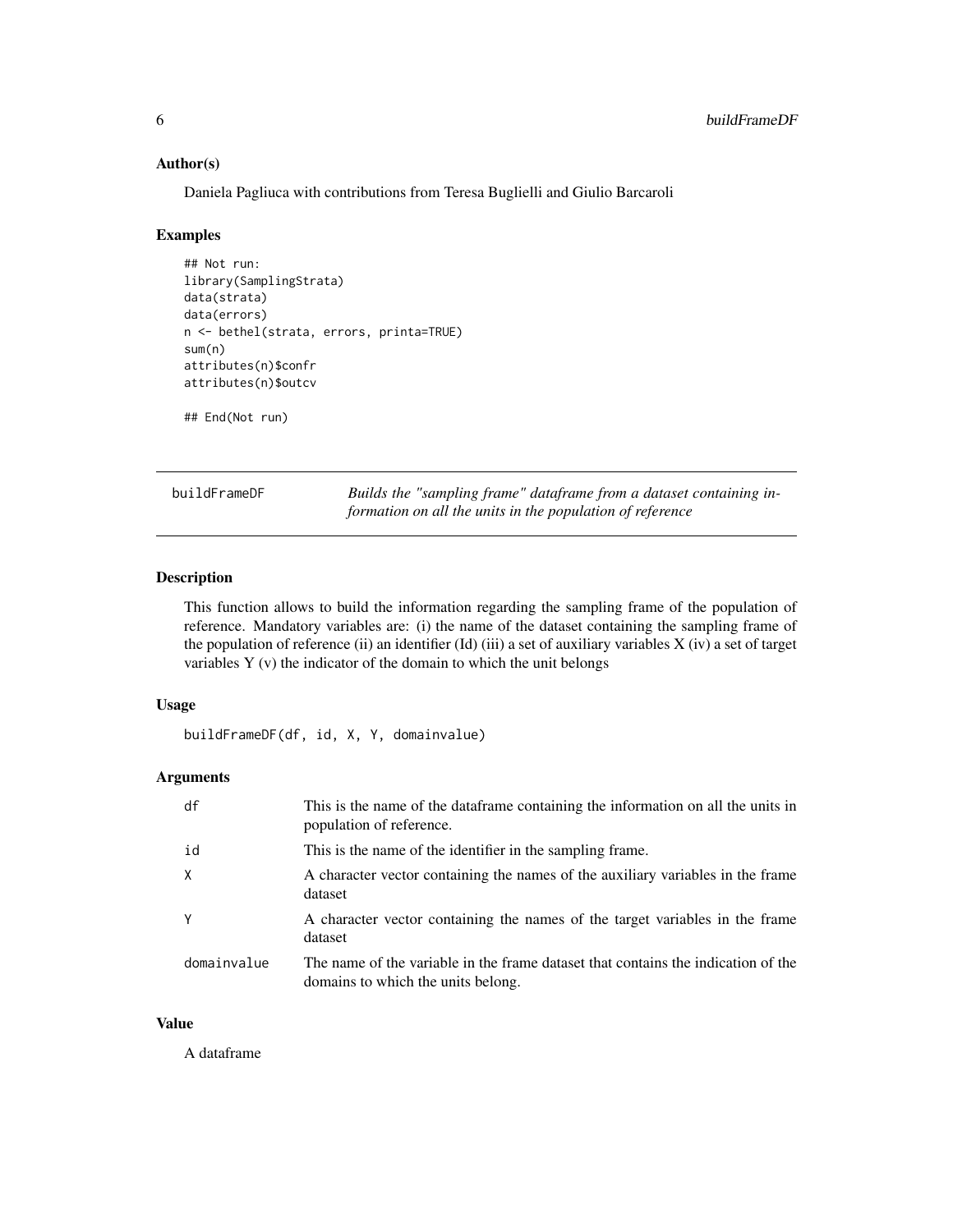#### <span id="page-6-0"></span>buildStrataDF 7

#### Author(s)

Giulio Barcaroli

#### Examples

```
## Not run:
data(swissmunicipalities)
id = "Nom"X = c("Surfacesbois","Surfacescult")
Y = c("Pop020","Pop2040")
domainvalue = "REG"
frame <- buildFrameDF(swissmunicipalities,id,X,Y,domainvalue)
head(frame)
```
## End(Not run)

buildStrataDF *Builds the "strata" dataframe containing information on target variables Y's distributions in the different strata, starting from sample data or from a frame*

#### Description

This function allows to build the information regarding strata in the population required as an input by the algorithm of Bethel for the optimal allocation. In order to estimate means and standard deviations for target variables Y's, we need data coming from: (1) a previous round of the survey whose sample we want to plan; (2) sample data from a survey with variables that are proxy to the ones we are interested to; (3) a frame containing values of Y's variables (or proxy variables) for all the population. In all cases, each unit in the dataset must contain auxiliary information (X's variables) and also target variables Y's (or proxy variables) values: under these conditions it is possible to build the dataframe "strata", containing information on the distribution of Y's in the different strata (namely, means and standard deviations), together with information on strata (total population, if it is to be censused or not, the cost per single interview). If the information is contained in a sample dataset, a variable named WEIGHT is expected to be present. In case of a frame, no such variable is given, and the function will define a WEIGHT variable for each unit, whose value is always '1'. Missing values for each Y variable will not be taken into account in the computation of means and standard deviations (in any case, NA's can be present in the dataset). The dataframe "strata" is written to an external file (tab delimited, extension "txt"), and will be used as an input by the function "optimizeStrata".

#### Usage

buildStrataDF(dataset,model=NULL,progress=TRUE,verbose=TRUE)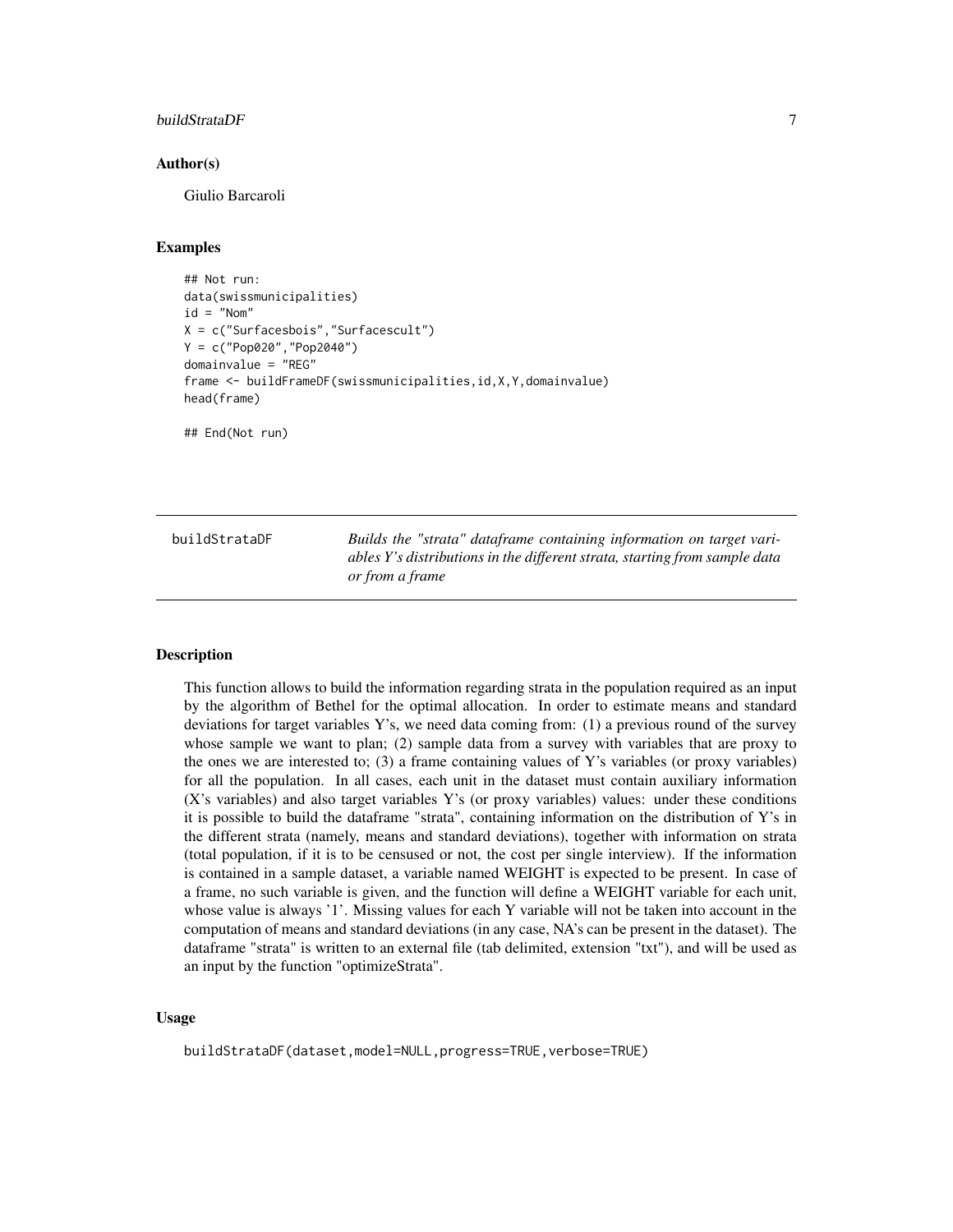#### Arguments

| dataset  | This is the name of the data frame containing the sample data, or the frame data.<br>It is strictly required that auxiliary information is organised in variables named<br>as $X1, X2, \ldots$ , $Xm$ (there should be at least one of them) and the target variables<br>are denoted by $Y1, Y2, \ldots$ , Yn. In addition, in case of sample data, a variable<br>named 'WEIGHT' must be present in the dataframe, containing the weigths<br>associated to each sampling unit |
|----------|-------------------------------------------------------------------------------------------------------------------------------------------------------------------------------------------------------------------------------------------------------------------------------------------------------------------------------------------------------------------------------------------------------------------------------------------------------------------------------|
| model    | In case the Y variables are not directly observed, but are estimated by means<br>of other explicative variables, in order to compute the anticipated variance, in-<br>formation on models are given by a dataframe "model" with as many rows as<br>the target variables. Each row contains the indication if the model is linear o<br>loglinear, and the values of the model parameters beta, sig2, gamma (> 1 in case<br>of heteroscedasticity). Default is NULL.            |
| progress | If set to TRUE, a progress bar is visualised during the execution. Default is<br>TRUE.                                                                                                                                                                                                                                                                                                                                                                                        |
| verbose  | If set to TRUE, information is given about the number of strata generated. De-<br>fault is TRUE.                                                                                                                                                                                                                                                                                                                                                                              |

#### Value

A dataframe containing strata

#### Author(s)

Giulio Barcaroli

```
## Not run:
# Plain example without model
data(swissframe)
strata <- buildStrataDF(dataset=swissframe,model=NULL)
head(strata)
# More complex example with models
library(SamplingStrata)
data(swissmunicipalities)
swiss <- swissmunicipalities[,c("HApoly","Surfacesbois","Airind","POPTOT")]
Y1 = swiss$Surfacesbois
X1 = swiss$HApoly
mod1 <- lm( Y1 ~ X1 )summary(mod1)
mod1$coefficients[2]
summary(mod1)$sigma
Y2 = swiss$Airind
X2 = swiss$POPTOT
plot(log(X2[X2>0]),log(Y2[X2>0]))
mod2 <- lm( log(Y2[X2 > 0 & Y2>0]) ~ log(X2[X2 > 0 & Y2>0]) )
```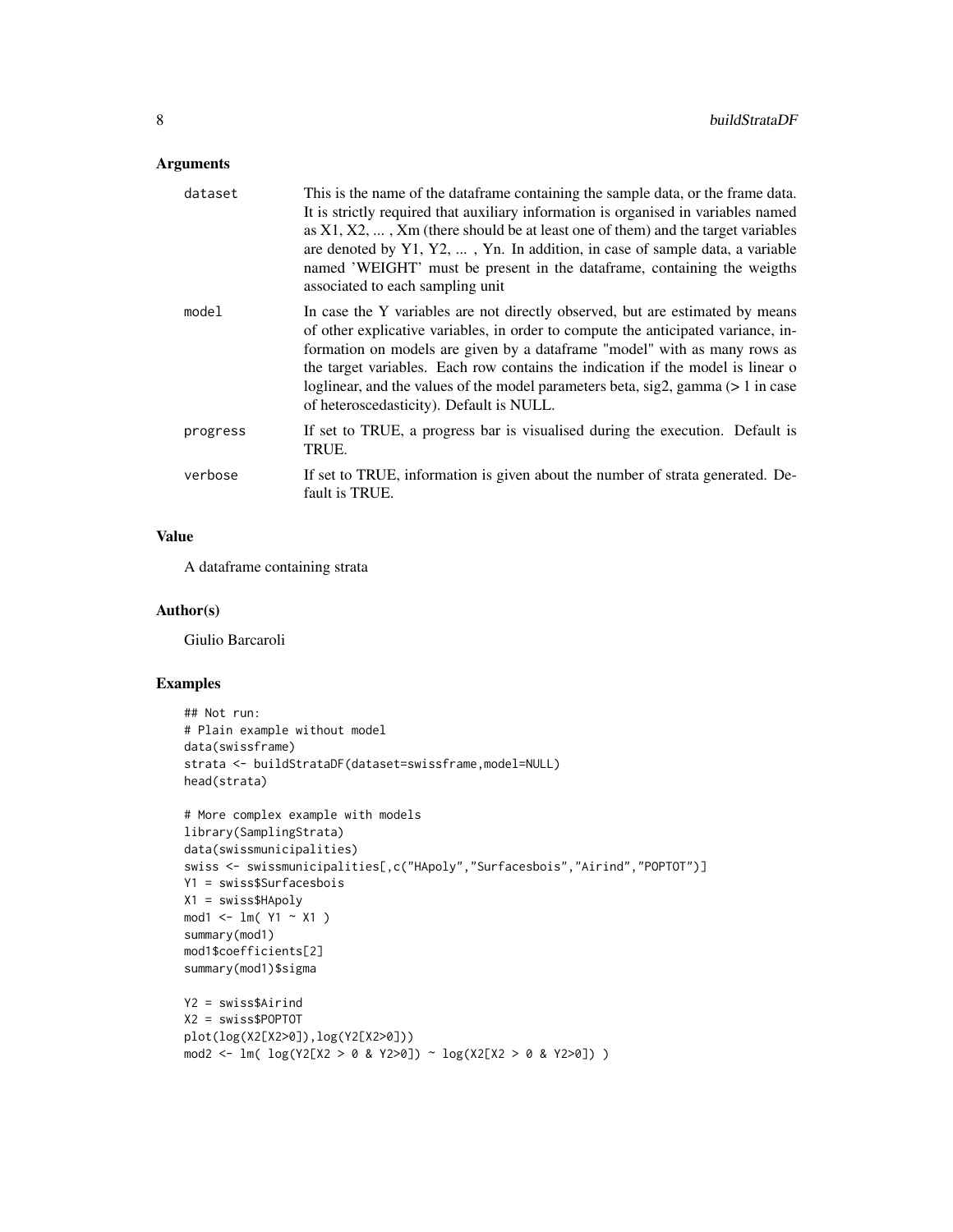#### <span id="page-8-0"></span>checkInput 9

```
summary(mod2)
mod2$coefficients[2]
summary(mod2)$sigma
swiss$id <- c(1:nrow(swiss))
swiss$dom <- 1
frame <- buildFrameDF(swiss,id="id",X="id",Y=c("HApoly","POPTOT"),domainvalue="dom")
model <- NULL
model$type[1] <- "linear"
model$beta[1] <- mod1$coefficients[2]
model$sig2[1] <- summary(mod1)$sigma
model$gamma[1] = 2
model$type[2] <- "loglinear"
model$beta[2] <- mod2$coefficients[2]
model$sig2[2] <- summary(mod2)$sigma
model$gamma[2] = NA
model <- as.data.frame(model)
strata <- buildStrataDF(dataset=frame, model=model)
## End(Not run)
```
checkInput *Checks the inputs to the package: dataframes "errors", "strata" and "sampling frame"*

#### Description

This functions checks the internal structure of the different input dataframes ("errors", "strata" and "sampling frame"), and also the correctness of the relationships among them.

#### Usage

checkInput(errors=NULL, strata=NULL, sampframe=NULL)

#### Arguments

| errors    | Dataframe containing the precision levels expressed in terms of maximum ac-<br>ceptable coefficients of variation that estimates of target variables Y's of the<br>survey must comply. |
|-----------|----------------------------------------------------------------------------------------------------------------------------------------------------------------------------------------|
| strata    | Dataframe containing the information related to strata.                                                                                                                                |
| sampframe | Dataframe containing the information related to all the units belonging to the<br>population of interest.                                                                              |

#### Author(s)

Giulio Barcaroli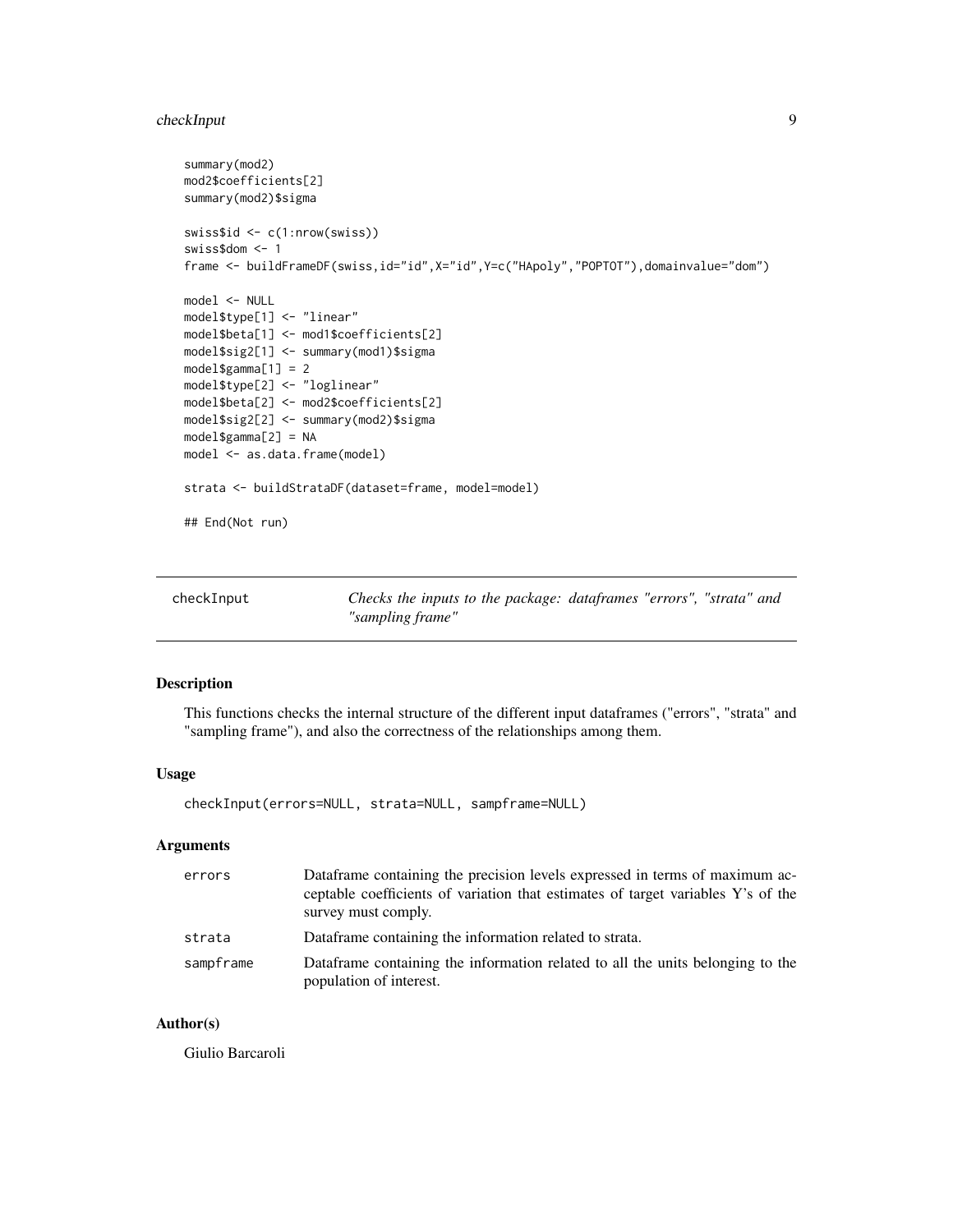<span id="page-9-0"></span>10 errors

#### Examples

```
## Not run:
library(SamplingStrata)
data(swisserrors)
data(swissstrata)
data(swissframe)
checkInput(swisserrors,swissstrata,swissframe)
checkInput(strata=swissstrata,sampframe=swissframe)
checkInput(strata=swissstrata)
```
## End(Not run)

errors *Precision constraints (maximum CVs) as input for Bethel allocation*

#### Description

Dataframe containing precision levels (expressed in terms of acceptable CV's)

#### Usage

data(errors)

#### Format

The constraint data frame (errors) contains a row per each domain value with the following variables:

DOM Type of domain code (factor)

CV1 Planned coefficient of variation for first variable Y1 (numeric)

CVj Planned coefficient of variation for j-th variable Yj (numeric)

CVn Planned coefficient of variation for last variable Yn (numeric)

domainvalue Value of the domain to which the constraints refer (numeric)

#### Details

Note: the names of the variables must be the ones indicated above

```
## data(errors)
## errors
```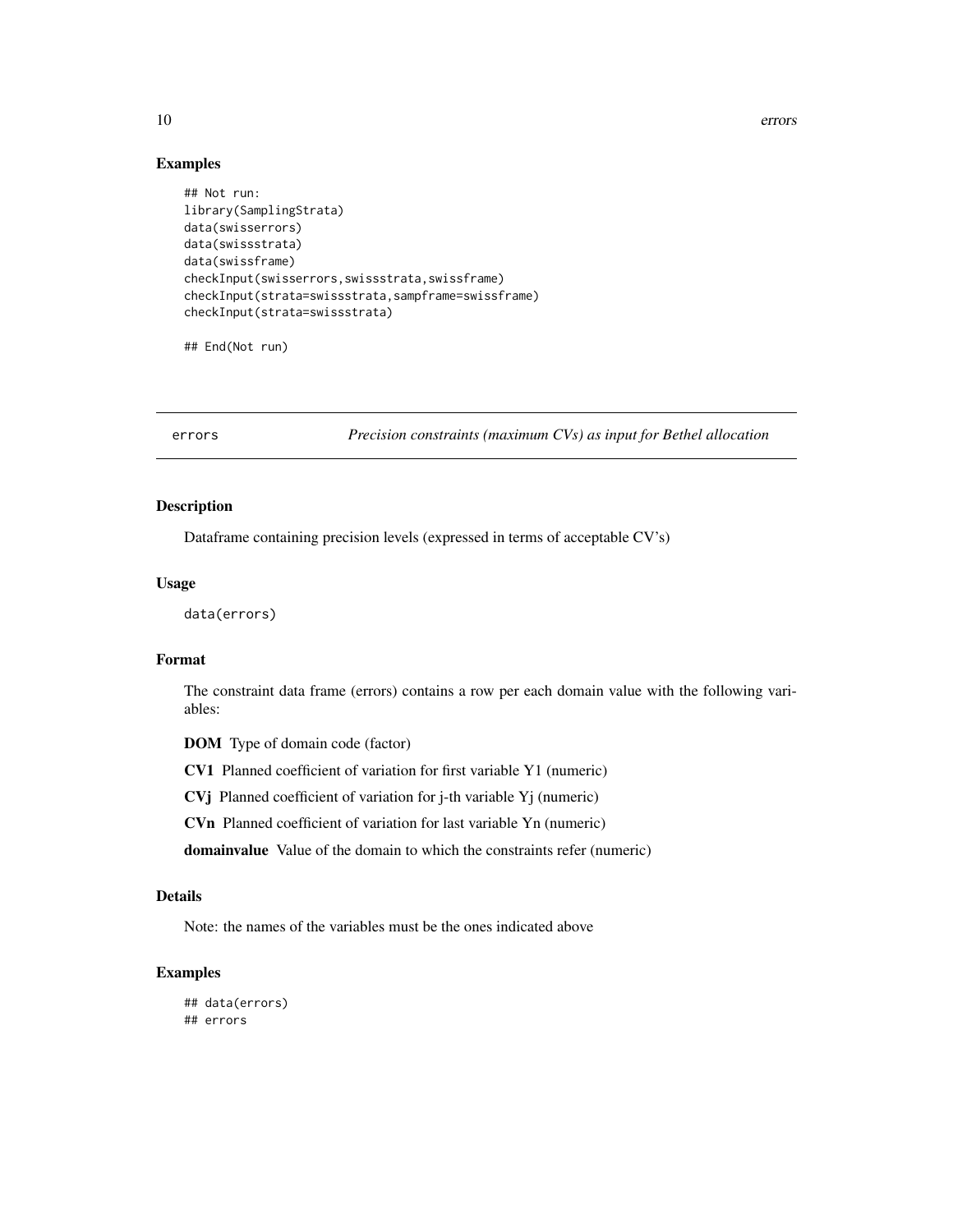<span id="page-10-0"></span>evalSolution *Evaluation of the solution produced by the function 'optimizeStrata' by selecting a number of samples from the frame with the optimal stratification, and calculating average CV's on the target variables Y's.*

#### Description

The user can indicate the number of samples that must be selected by the optmized frame. First, the true values of the parameters are calculated from the frame. Then, for each sample the sampling estimates are calculated, together with the differences between them and the true values of the parameters. At the end, an estimate of the CV is produced for each target variable, in order to compare them with the precision constraints set at the beginning of the optimization process. If the flag 'writeFiles' is set to TRUE, boxplots of distribution of the CV's in the different domains are produced for each Y variable ('cv.pdf'), together with boxplot of the distributions of differences between estimates and values of the parameters in the population ('differences.pdf').

#### Usage

```
evalSolution(frame,
outstrata,
nsampl=100,
cens=NULL,
writeFiles=TRUE,
progress=TRUE)
```
#### Arguments

| frame      | The frame to which the optimal stratification has been applied.                        |
|------------|----------------------------------------------------------------------------------------|
| outstrata  | The new (aggregated) strata generated by the function 'optimizeStrata'.                |
| nsampl     | The number of samples to be drawn from the frame.                                      |
| cens       | A data frame containing units to be selected in any cases.                             |
| writeFiles | A flag to write in the work directory the outputs of the function. Default is<br>TRUE. |
| progress   | If set to TRUE, a progress bar is visualised during the execution. Default is<br>TRUE. |

#### Value

A list containing (i) the CV distribution in the domains, (ii) the bias distribution in the domains, (iii) the dataframe containing the sampling estimates by domain

#### Author(s)

Giulio Barcaroli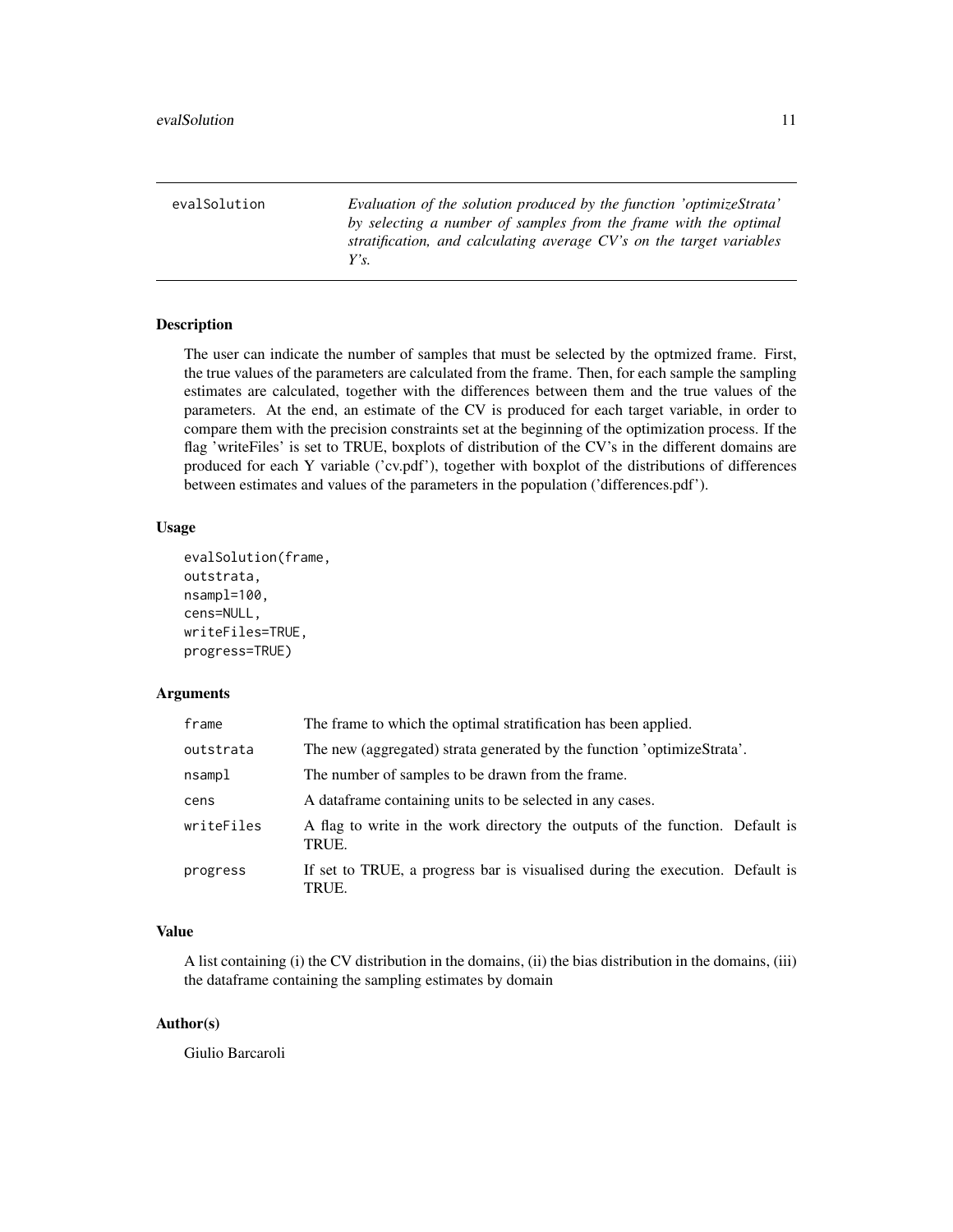#### Examples

```
## Not run:
library(SamplingStrata)
data(swisserrors)
data(swissstrata)
solution <- optimizeStrata (
errors = swisserrors,
strata = swissstrata,
\lambda# update sampling strata with new strata labels
newstrata <- updateStrata(swissstrata, solution, writeFiles = TRUE)
# update sampling frame with new strata labels
data(swissframe)
framenew <- updateFrame(frame=swissframe,newstrata=newstrata,writeFile=TRUE)
samp <- selectSample(framenew,solution$aggr_strata,writeFiles=TRUE)
# evaluate the current solution
results <- evalSolution(framenew, solution$aggr_strata, 10, cens=NULL, writeFiles = TRUE)
results$coeff_var
results$rel_bias
## End(Not run)
```
expected\_CV *Expected coefficients of variation of target variables Y*

#### Description

Once optimized the sampling frame, this function allows to calculate the expected coefficients of variation on the aggregated strata of the current optimized solution, and to compare them to the precision constraints.

#### Usage

```
expected_CV(strata)
```
#### Arguments

strata Aggregated strata in the solution obtained by the execution of the 'optimized-Strata' function

#### Value

Matrix containing values of the CV's in the different domains

<span id="page-11-0"></span>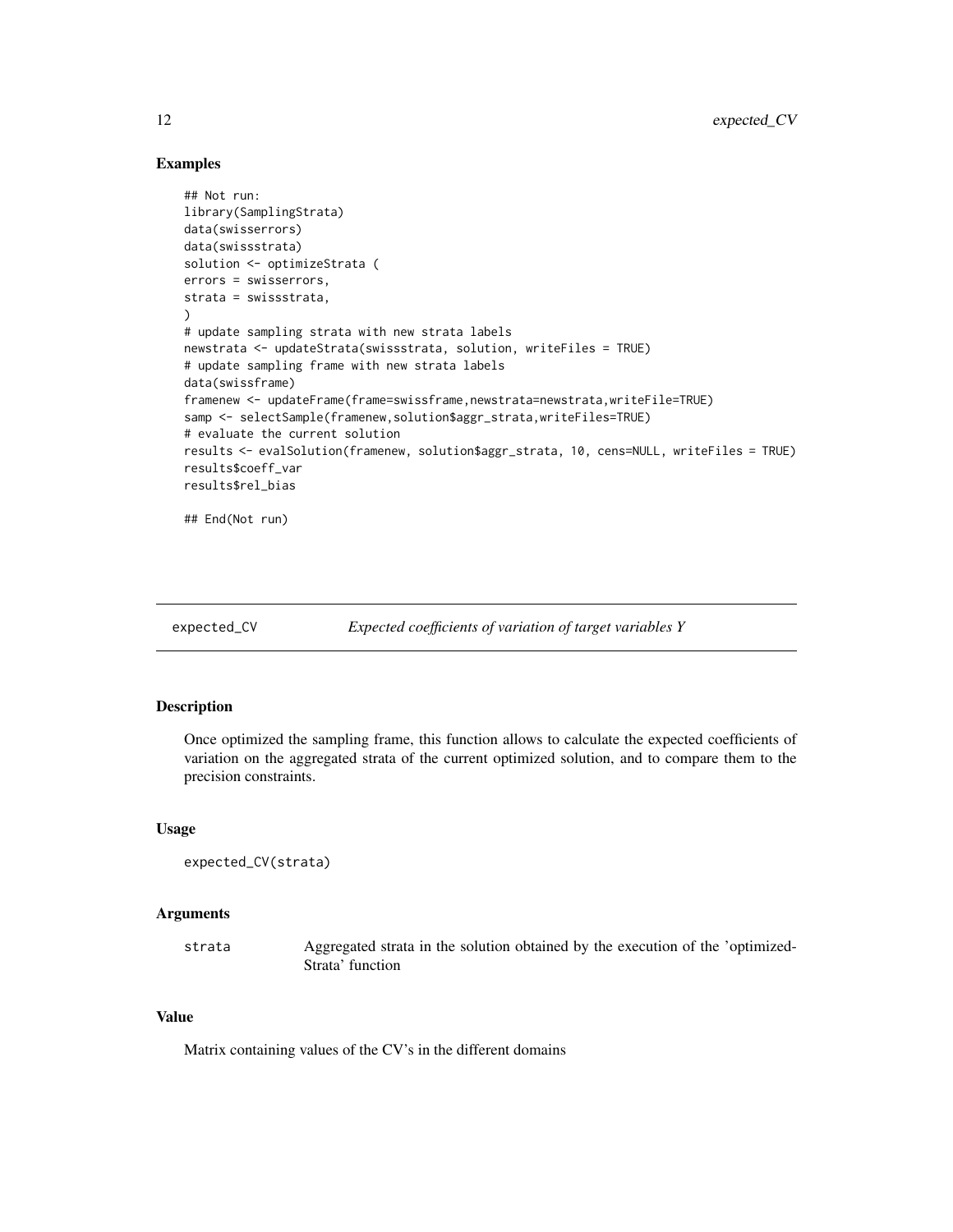#### <span id="page-12-0"></span>KmeansSolution 13

#### Examples

```
## Not run:
library(SamplingStrata)
data(swisserrors)
data(swissstrata)
# optimisation of sampling strata
solution <- optimizeStrata (
    errors = swisserrors,
    strata = swissstrata,
)
# calculate CV's on Y's
expected_CV(solution$aggr_strata)
# compare to precision constraints
swisserrors
```
## End(Not run)

KmeansSolution *Initial solution obtained by applying kmeans clustering of atomic strata*

#### Description

In order to speed the convergence towards the optimal solution, an initial one can be given as "suggestion" to "optimizeStrata" function. The function "KmeansSolution" produces this initial solution using the k-means algorithm by clustering atomic strata on the basis of the values of the means of target variables in them. Also, if the parameter "nstrata" is not indicated, the optimal number of clusters is determined inside each domain, and the overall solution is obtained by concatenating optimal clusters obtained in domains. The result is a dataframe with two columns: the first indicates the clusters, the second the domains.

#### Usage

```
KmeansSolution(strata,
               errors,
               nstrata=NA,
         minnumstrat=2,
               maxclusters = NA,
               showPlot=TRUE)
```
#### Arguments

| strata  | The (mandatory) data frame containing the information related to atomic strata.                                                                  |
|---------|--------------------------------------------------------------------------------------------------------------------------------------------------|
| errors  | The (mandatory) dataframe containing the precision constraints on target vari-<br>ables.                                                         |
| nstrata | Number of aggregate strata (if NULL, it is optimized by varying the number of<br>cluster from 2 to half number of atomic strata). Default is NA. |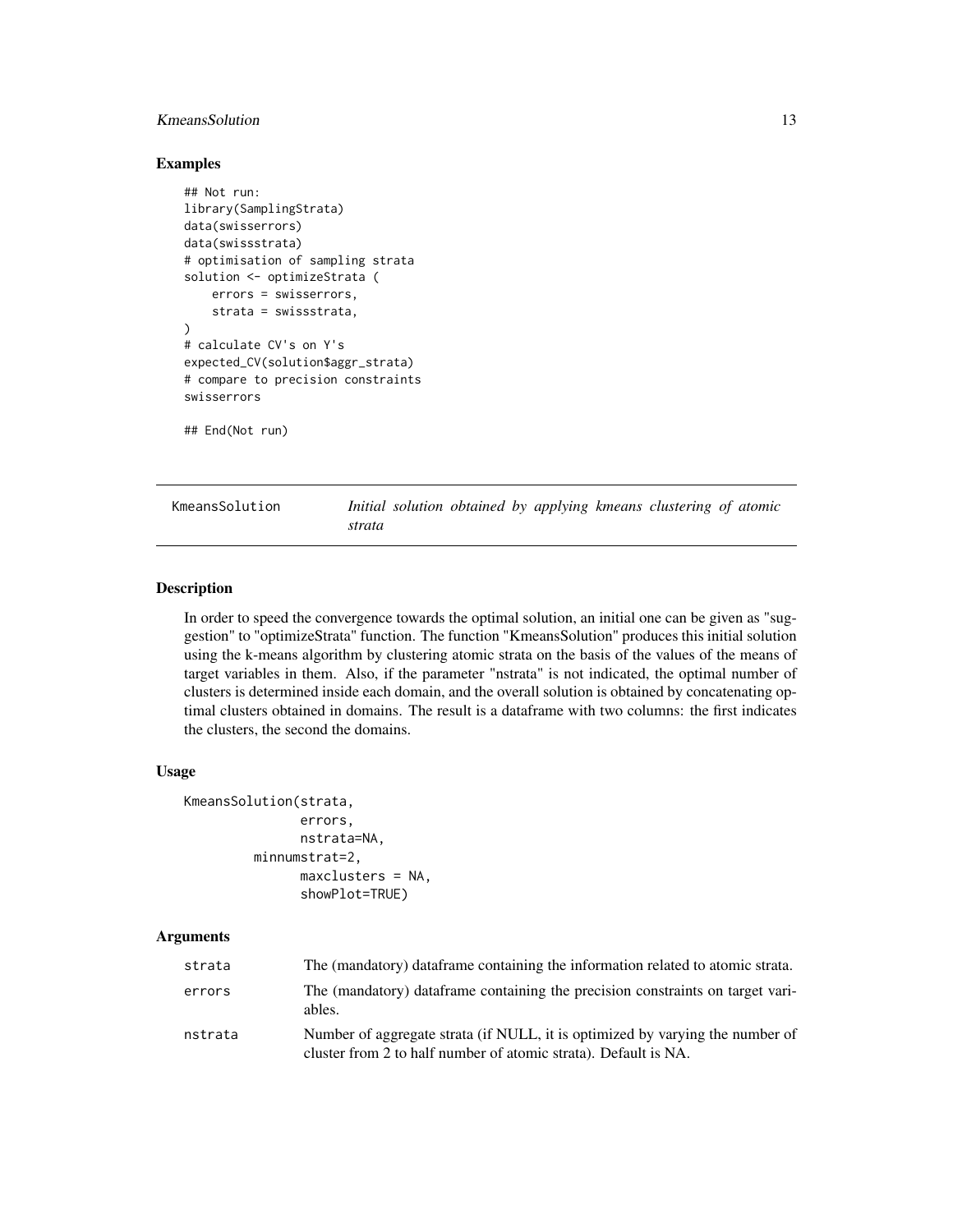<span id="page-13-0"></span>

| minnumstrat | Minimum number of units to be selected in each stratum. Default is 2.                                                                                                        |
|-------------|------------------------------------------------------------------------------------------------------------------------------------------------------------------------------|
| maxclusters | Maximum number of clusters to be considered in the execution of kmeans algo-<br>rithm. If not indicated it will be set equal to the number of atomic strata divided<br>by 2. |
| showPlot    | Allows to visualise on a plot the different sample sizes for each number of ag-<br>gregate strata. Default is TRUE.                                                          |

#### Value

A dataframe containing the solution

#### Author(s)

Giulio Barcaroli

#### Examples

```
## Not run:
library(SamplingStrata)
data(swisserrors)
data(swissstrata)
# suggestion
solutionKmean <- KmeansSolution(strata=swissstrata,
errors=swisserrors,
nstrata=NA,
showPlot=TRUE)
# optimisation of sampling strata
solution <- optimizeStrata (
  errors = swisserrors,
  strata = swissstrata,
  suggestions = solutionKmean
\mathcal{L}## End(Not run)
```
#### Description

Dataset containing data on 207 countries (from 'nations.txt' in Rcmdr, with missing values imputed)

#### Usage

data(nations)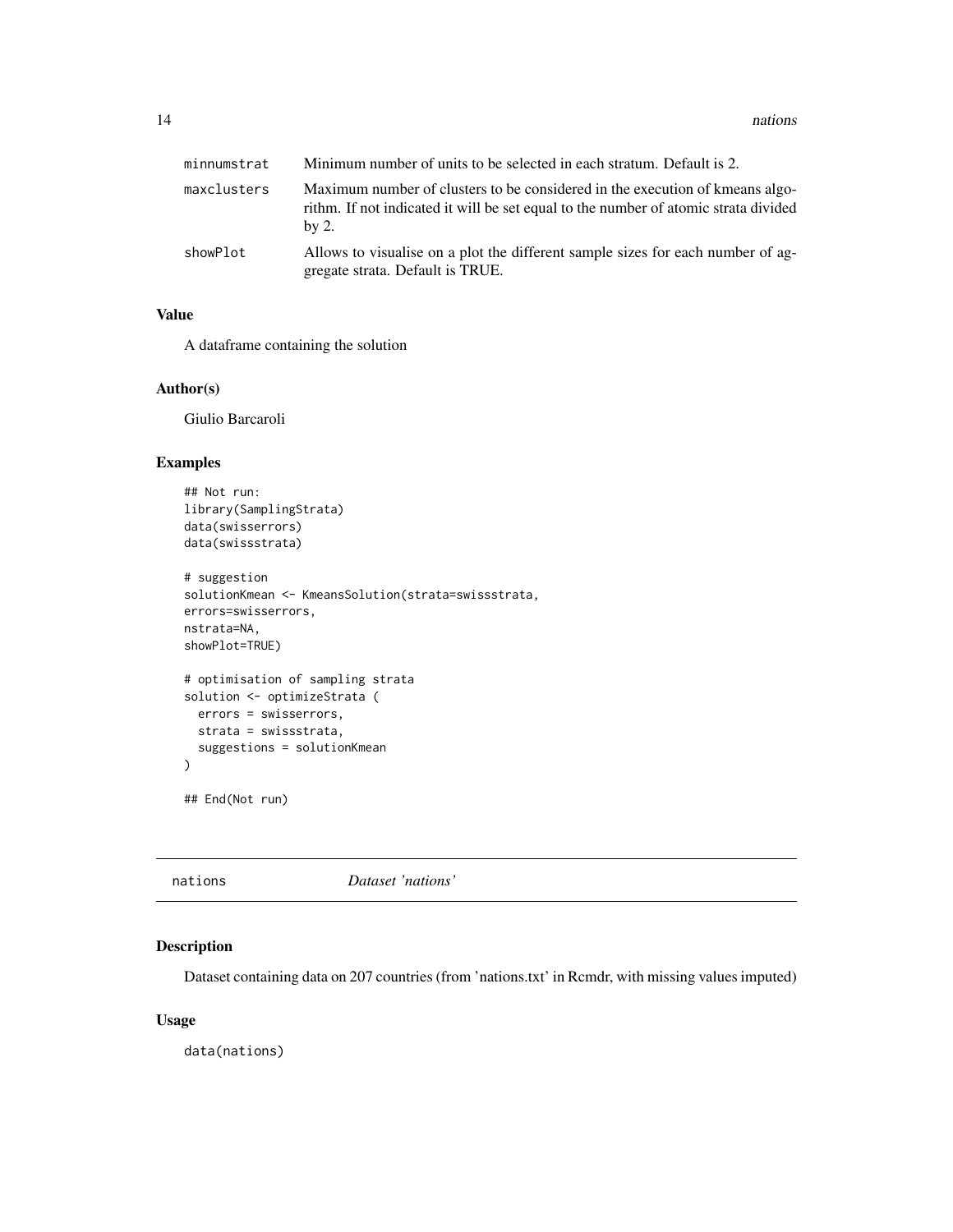#### <span id="page-14-0"></span>optimizeStrata 15

#### Format

A data frame with 207 observations on the following variables:

Country Name of the country TFR Total Fertility Rate contraception Rate of women making use of contraceptive means infant.mortality Infant mortality rate GDP Gross Domestic Product (\$ per capita) region Continent (description) Continent Continent (code)

#### Source

Rcmdr package

optimizeStrata *Best stratification of a sampling frame for multipurpose surveys*

#### Description

This function runs a set of other functions to optimise the stratification of a sampling frame

#### Usage

```
optimizeStrata(
errors ,
strata ,
cens = NULL,
strcens = FALSE,
alldomains = TRUE,
dom = NULL,initialStrata = NA,
addStrataFactor = 0.0,
minnumstr = 2,
iter = 50,
pops = 20,
mut_chance = NA,
elitism_rate = 0.2,
highvalue = 1e+08,
suggestions = NULL,
realAllocation = TRUE,
writeFiles = FALSE,
showPlot = TRUE,
parallel = TRUE,
cores
)
```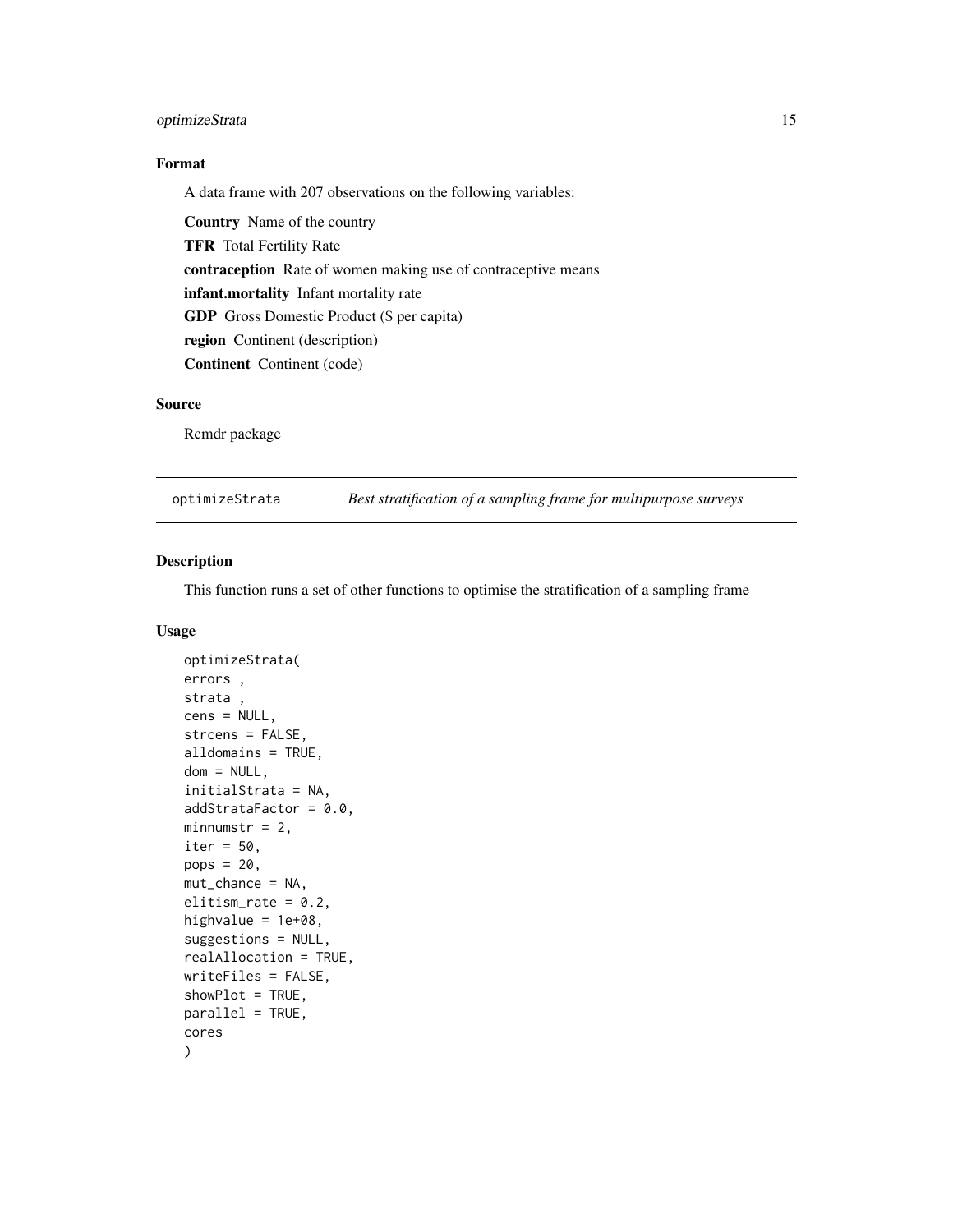#### Arguments

| errors          | This is the (mandatory) dataframe containing the precision levels expressed in<br>terms of maximum expected value of the Coefficients of Variation related to<br>target variables of the survey.                                                                                                                                                                                                                                                                                                   |
|-----------------|----------------------------------------------------------------------------------------------------------------------------------------------------------------------------------------------------------------------------------------------------------------------------------------------------------------------------------------------------------------------------------------------------------------------------------------------------------------------------------------------------|
| strata          | This is the (mandatory) dataframe containing the information related to "atomic"<br>strata, i.e. the strata obtained by the Cartesian product of all auxiliary variables<br>X's. Information concerns the identifiability of strata (values of X's) and vari-<br>ability of Y's (for each Y, mean and standard error in strata).                                                                                                                                                                   |
| cens            | This the (optional) dataframe containing the takeall strata, those strata whose<br>units must be selected in whatever sample. It has same structure than "strata"<br>dataframe.                                                                                                                                                                                                                                                                                                                    |
| strcens         | Flag (TRUE/FALSE) to indicate if takeall strata do exist or not. Default is<br>FALSE.                                                                                                                                                                                                                                                                                                                                                                                                              |
| alldomains      | Flag (TRUE/FALSE) to indicate if the optimization must be carried out on all<br>domains (default is TRUE). If it is set to FALSE, then a value must be given to<br>parameter 'dom'.                                                                                                                                                                                                                                                                                                                |
| dom             | Indicates the domain on which the optimization must be carried. It is an inte-<br>ger value that has to be internal to the interval $(1 \le x$ number of domains). If<br>'alldomains' is set to TRUE, it is ignored.                                                                                                                                                                                                                                                                               |
| initialStrata   | This is the initial limit on the number of strata in the different domains for each<br>solution. Default is NA, and in this case it is set equal to the number of atomic<br>strata in each domain.                                                                                                                                                                                                                                                                                                 |
| addStrataFactor |                                                                                                                                                                                                                                                                                                                                                                                                                                                                                                    |
|                 | This parameter indicates the probability that at each mutation the number of<br>strata may increase with respect to the current value. Default is 0.0.                                                                                                                                                                                                                                                                                                                                             |
| minnumstr       | Indicates the minimum number of units that must be allocated in each stratum.<br>Default is 2.                                                                                                                                                                                                                                                                                                                                                                                                     |
| iter            | Indicated the maximum number of iterations $(=$ generations) of the genetic al-<br>gorithm. Default is 50.                                                                                                                                                                                                                                                                                                                                                                                         |
| pops            | The dimension of each generations in terms of individuals. Default is 20.                                                                                                                                                                                                                                                                                                                                                                                                                          |
| mut_chance      | Mutation chance: for each new individual, the probability to change each single<br>chromosome, i.e. one bit of the solution vector. High values of this parameter<br>allow a deeper exploration of the solution space, but a slower convergence, while<br>low values permit a faster convergence, but the final solution can be distant from<br>the optimal one. Default is NA, in correspondence of which it is computed as<br>$1/(vars+1)$ where vars is the length of elements in the solution. |
| elitism_rate    | This parameter indicates the rate of better solutions that must be preserved from<br>one generation to another. Default is 0.2 (20)                                                                                                                                                                                                                                                                                                                                                                |
| highvalue       | Parameter for genetic algorithm. In should not be changed                                                                                                                                                                                                                                                                                                                                                                                                                                          |
| suggestions     | Optional parameter for genetic algorithm that indicates a suggested solution to<br>be introduced in the initial population. The most convenient is the one found by<br>the function "KmeanSolution". Default is NULL.                                                                                                                                                                                                                                                                              |
|                 | realAllocation If FALSE, the allocation is based on INTEGER values; if TRUE, the allocation<br>is based on REAL values. Default is TRUE.                                                                                                                                                                                                                                                                                                                                                           |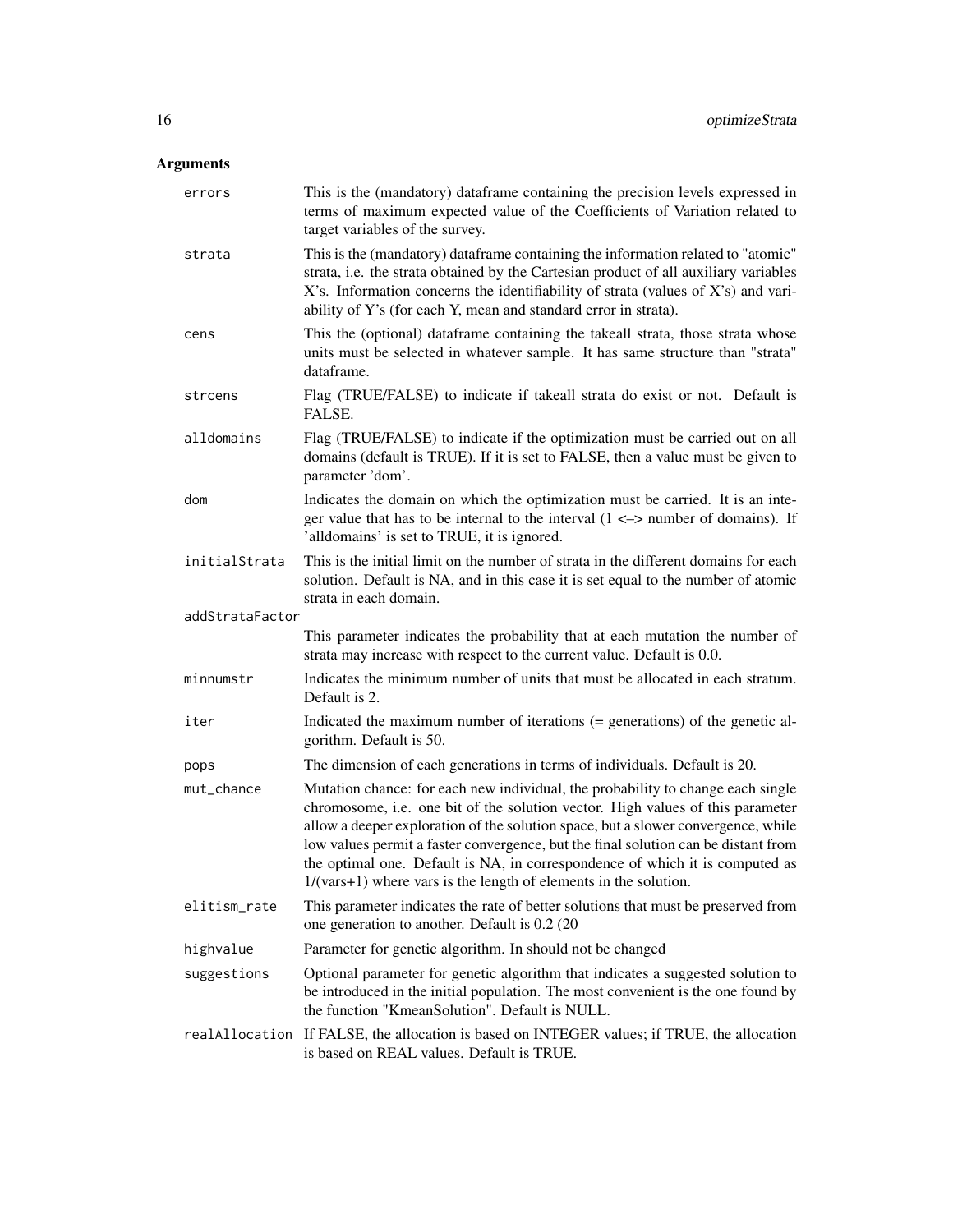#### optimizeStrata 17

| writeFiles | Indicates if the various dataframes and plots produced during the execution have<br>to be written in the working directory. Default is FALSE.                                                                                        |
|------------|--------------------------------------------------------------------------------------------------------------------------------------------------------------------------------------------------------------------------------------|
| showPlot   | Indicates if the plot showing the trend in the value of the objective function has<br>to be shown or not. In parallel = TRUE, this defaults to FALSE Default is TRUE.                                                                |
| parallel   | Should the analysis be run in parallel. Default is TRUE.                                                                                                                                                                             |
| cores      | If the analysis is run in parallel, how many cores should be used. If not specified<br>n-1 of total available cores are used OR if number of domains $\lt$ (n-1) cores, then<br>number of cores equal to number of domains are used. |

#### Value

A list containing (1) the vector of the solution and (2) the optimal aggregated strata

#### Author(s)

Giulio Barcaroli

#### Examples

```
## Not run:
library(SamplingStrata)
data(swissframe)
data(swisserrors)
data(swissstrata)
# optimisation of sampling strata
solution <- optimizeStrata (
   errors = swisserrors,
   strata = swissstrata,
   cens = NULL,
   strcens = FALSE,
   initialStrata = NA,
   addStrataFactor = 0.01,
   minnumstr = 2,
   iter = 60,
   pops = 20,
   mut_chance = NA,
   elitism_rate = 0.2,
   highvalue = 100000000,
    suggestions = NULL,
realAllocation = TRUE,
writeFiles = FALSE,
showPlot = TRUE)
sum(ceiling(solution$aggr_strata$SOLUZ))
head(solution$aggr_strata)
```
## End(Not run)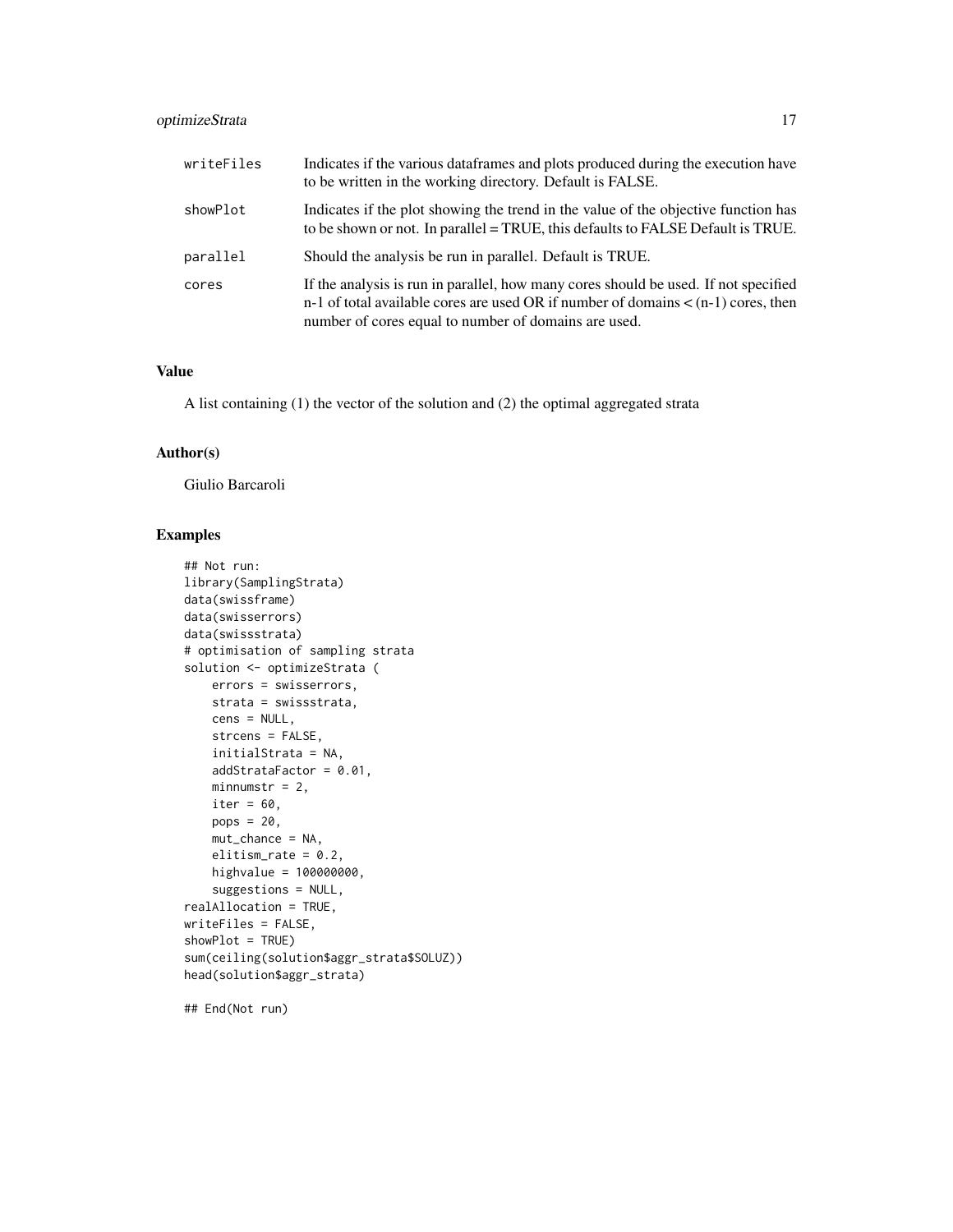<span id="page-17-0"></span>optimizeStrata2 *Best stratification of a sampling frame for multipurpose surveys (only with continuous stratification variables)*

#### Description

This function runs a set of other functions to optimise the stratification of a sampling frame, only when stratification variables are of the continuous type. It differentiates from 'optimizeStrata' that accepts both continuous and categorical variables

#### Usage

```
optimizeStrata2(
            errors,
            framesamp,
            framecens = NULL,
            strcens = FALSE,
            model = NULL,alldomains = TRUE,
            dom = NULL,nStrata = 5,
            minnumstr = 2,
            iter = 50,
            pops = 20,
            mut_chance = NA,
            elitism_rate = 0.2,
            highvalue = 1e+08,
            suggestions = NULL,
            realAllocation = TRUE,
            writeFiles = FALSE,
            showPlot = TRUE,
            parallel = TRUE,
            cores
```
### ) Arguments

| errors    | This is the (mandatory) dataframe containing the precision levels expressed in<br>terms of maximum expected value of the Coefficients of Variation related to<br>target variables of the survey. |
|-----------|--------------------------------------------------------------------------------------------------------------------------------------------------------------------------------------------------|
| framesamp | This is the (mandatory) dataframe containing the information related to the sam-<br>pling frame.                                                                                                 |
| framecens | This the (optional) data frame containing the units to be selected in any case. It<br>has same structure than "frame" dataframe.                                                                 |
| strcens   | Flag (TRUE/FALSE) to indicate if takeall strata do exist or not. Default is<br>FALSE.                                                                                                            |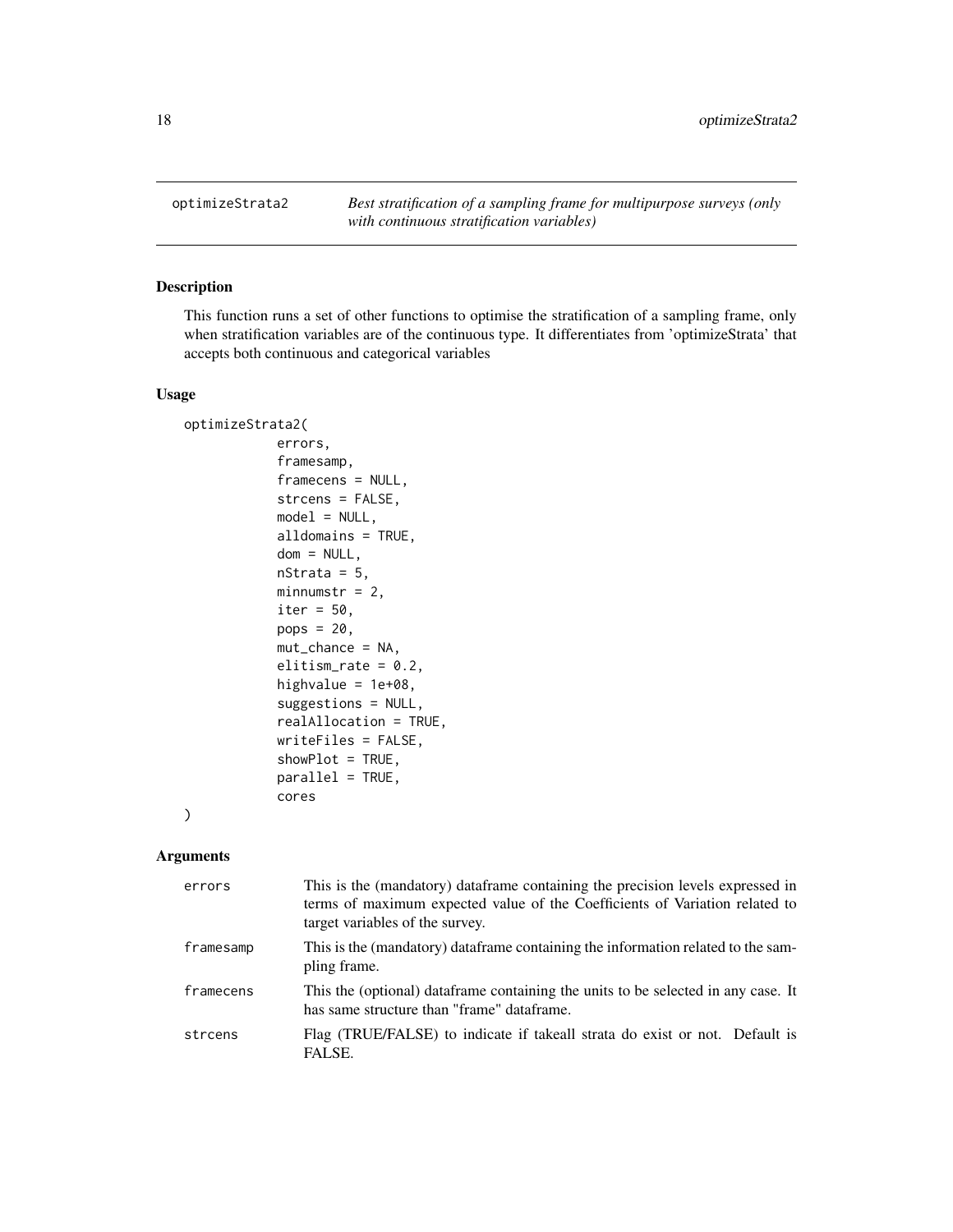| model          | In case the Y variables are not directly observed, but are estimated by means<br>of other explicative variables, in order to compute the anticipated variance, in-<br>formation on models are given by a dataframe "model" with as many rows as<br>the target variables. Each row contains the indication if the model is linear o<br>loglinear, and the values of the model parameters beta, sig2, gamma (> 1 in case<br>of heteroscedasticity). Default is NULL.                                 |
|----------------|----------------------------------------------------------------------------------------------------------------------------------------------------------------------------------------------------------------------------------------------------------------------------------------------------------------------------------------------------------------------------------------------------------------------------------------------------------------------------------------------------|
| alldomains     | Flag (TRUE/FALSE) to indicate if the optimization must be carried out on all<br>domains (default is TRUE). If it is set to FALSE, then a value must be given to<br>parameter 'dom'.                                                                                                                                                                                                                                                                                                                |
| dom            | Indicates the domain on which the optimization must be carried. It is an inte-<br>ger value that has to be internal to the interval $(1 \le$ > number of domains). If<br>'alldomains' is set to TRUE, it is ignored.                                                                                                                                                                                                                                                                               |
| nStrata        | Indicates the number of strata for each variable.                                                                                                                                                                                                                                                                                                                                                                                                                                                  |
| minnumstr      | Indicates the minimum number of units that must be allocated in each stratum.<br>Default is 2.                                                                                                                                                                                                                                                                                                                                                                                                     |
| iter           | Indicated the maximum number of iterations $(=$ generations) of the genetic al-<br>gorithm. Default is 50.                                                                                                                                                                                                                                                                                                                                                                                         |
| pops           | The dimension of each generations in terms of individuals. Default is 20.                                                                                                                                                                                                                                                                                                                                                                                                                          |
| mut_chance     | Mutation chance: for each new individual, the probability to change each single<br>chromosome, i.e. one bit of the solution vector. High values of this parameter<br>allow a deeper exploration of the solution space, but a slower convergence, while<br>low values permit a faster convergence, but the final solution can be distant from<br>the optimal one. Default is NA, in correspondence of which it is computed as<br>$1/(vars+1)$ where vars is the length of elements in the solution. |
| elitism_rate   | This parameter indicates the rate of better solutions that must be preserved from<br>one generation to another. Default is 0.2 (20)                                                                                                                                                                                                                                                                                                                                                                |
| highvalue      | Parameter for genetic algorithm. In should not be changed                                                                                                                                                                                                                                                                                                                                                                                                                                          |
| suggestions    | Optional parameter for genetic algorithm that indicates a suggested solution to<br>be introduced in the initial population. The most convenient is the one found by<br>the function "KmeanSolution". Default is NULL.                                                                                                                                                                                                                                                                              |
| realAllocation | If FALSE, the allocation is based on INTEGER values; if TRUE, the allocation<br>is based on REAL values. Default is TRUE.                                                                                                                                                                                                                                                                                                                                                                          |
| writeFiles     | Indicates if the various dataframes and plots produced during the execution have<br>to be written in the working directory. Default is FALSE.                                                                                                                                                                                                                                                                                                                                                      |
| showPlot       | Indicates if the plot showing the trend in the value of the objective function has<br>to be shown or not. In parallel = TRUE, this defaults to FALSE Default is TRUE.                                                                                                                                                                                                                                                                                                                              |
| parallel       | Should the analysis be run in parallel. Default is TRUE.                                                                                                                                                                                                                                                                                                                                                                                                                                           |
| cores          | If the analysis is run in parallel, how many cores should be used. If not specified<br>n-1 of total available cores are used OR if number of domains $\lt$ (n-1) cores, then<br>number of cores equal to number of domains are used.                                                                                                                                                                                                                                                               |

#### Value

A list containing (1) the vector of the solution, (2) the optimal aggregated strata, (3) the total sampling frame with the label of aggregated strata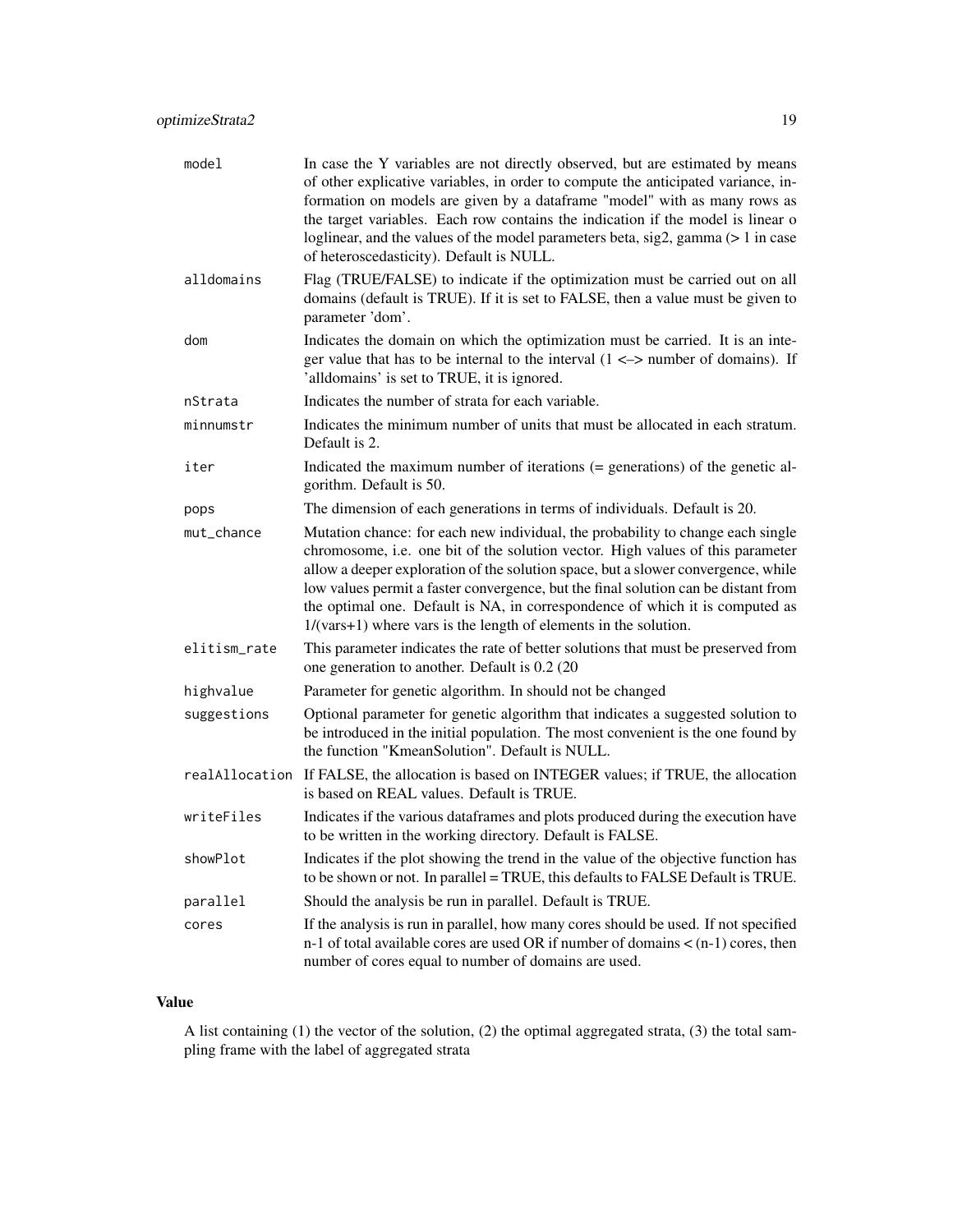#### Author(s)

Giulio Barcaroli

```
## Not run:
data("swissmunicipalities")
swissmunicipalities$id <- c(1:nrow(swissmunicipalities))
swissmunicipalities$dom <- 1
frame <- buildFrameDF(swissmunicipalities,
                      id = "id",domainvalue = "REG",
                      X = c("Surfacesbois","Surfacescult"),
                      Y = c("Pop020", "Pop2040")
\lambda# choice of units to be selected in any case (census units)
framecens <- frame[frame$X1 > 2500
                   | frame$X2 > 1500,]
# remaining units
framesamp <- frame[!(frame$id %in% framecens$id),]
# precision constraints
errors <- NULL
errors$DOM <- "DOM1"
errors$CV1 <- 0.1
errors$CV2 <- 0.1
errors <- as.data.frame(errors)
errors <- errors[rep(row.names(errors),7),]
errors$domainvalue <- c(1:7)
errors
solution <- optimizeStrata2 (
  errors,
  framesamp,
  framecens = framecens,
  strcens = TRUE,
  alldomains = FALSE,
  dom = 4,
 iter = 50,
  pops = 20,nStrata = 5,
  writeFiles = FALSE,
  showPlot = FALSE,
  parallel = TRUE
\lambdasum(round(solution$aggr_strata$SOLUZ))
expected_CV(solution$aggr_strata)
outstrata <- plotStrata2d(
                  solution$framenew,
                  solution$aggr_strata,
                  domain = 4,
                  vars = c("X1", "X2"),
                  labels = c("Surfacesbois","Surfacescult")
```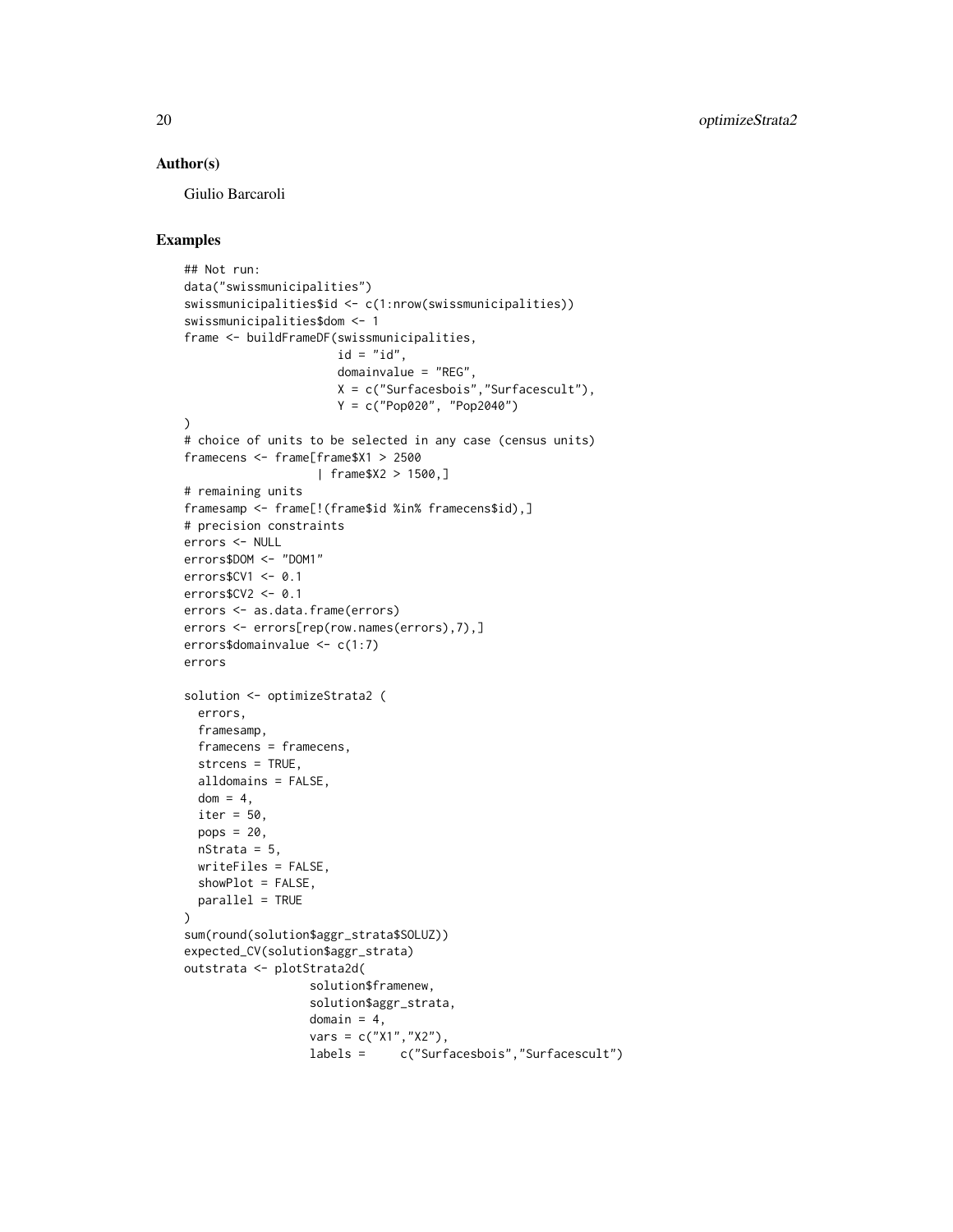#### <span id="page-20-0"></span>plotSamprate 21

) outstrata ## End(Not run)

plotSamprate *Plotting sampling rates in the different strata for each domain in the solution.*

#### Description

Once the optimization step has been carried out, by applying this function it is possible to obtain the visualization of the proportion of sampling units in the different strata for each domain in the obtained solution.

#### Usage

plotSamprate(solution, dom)

#### Arguments

| solution | Solution obtained by executing optimizeStrata |
|----------|-----------------------------------------------|
| dom      | Identification of the domain                  |

#### Value

Plot

```
## Not run:
library(SamplingStrata)
data(swisserrors)
data(swissstrata)
# optimisation of sampling strata
solution <- optimizeStrata (
    errors = swisserrors,
    strata = swissstrata,
)
# plot of the sampling rates in strata
for (i in (1:length(unique(swissstrata$DOM1)))) plotSamprate(solution, i)
## End(Not run)
```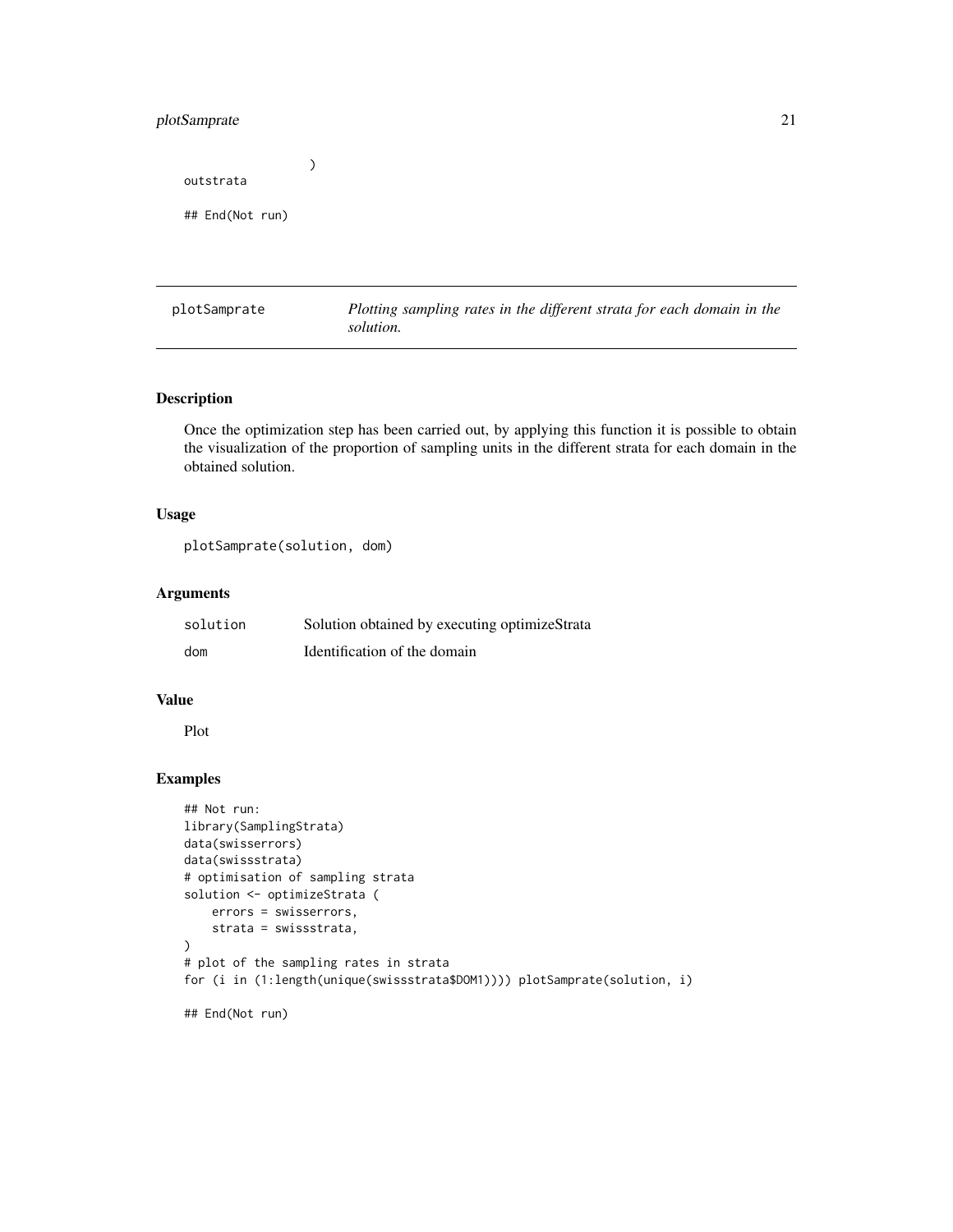<span id="page-21-0"></span>

#### Description

Plots a 2d graph showing obtained strata

#### Usage

plotStrata2d (x,outstrata,domain,vars,labels)

#### Arguments

| x         | the sampling frame               |
|-----------|----------------------------------|
| outstrata | the optimized strata             |
| domain    | a domain in the frame            |
| vars      | vars to appear in x and y axis   |
| labels    | labels to appear in x and y axis |

#### Value

A formatted output containing information on the strata in the given domain

```
## Not run:
library(SamplingStrata)
data("swissmunicipalities")
swissmunicipalities = swissmunicipalities[swissmunicipalities$REG==1,]
data("errors")
errors$CV1 <- 0.1
errors$CV2 <- 0.1
errors <- errors[rep(row.names(errors),7),]
errors$domainvalue <- c(1:7)
errors
swissmunicipalities$id <- c(1:nrow(swissmunicipalities))
swissmunicipalities$domain = 1
frame <- buildFrameDF(swissmunicipalities,
                      id = "id",domainvalue = "REG",
                      X = c("Surfacesbois","Surfacescult"),
                     Y = c("Pop020", "Pop2040")
)
solution <- optimizeStrata2 (
            errors,
            frame,
            framecens = NULL,
            strcens = FALSE,
```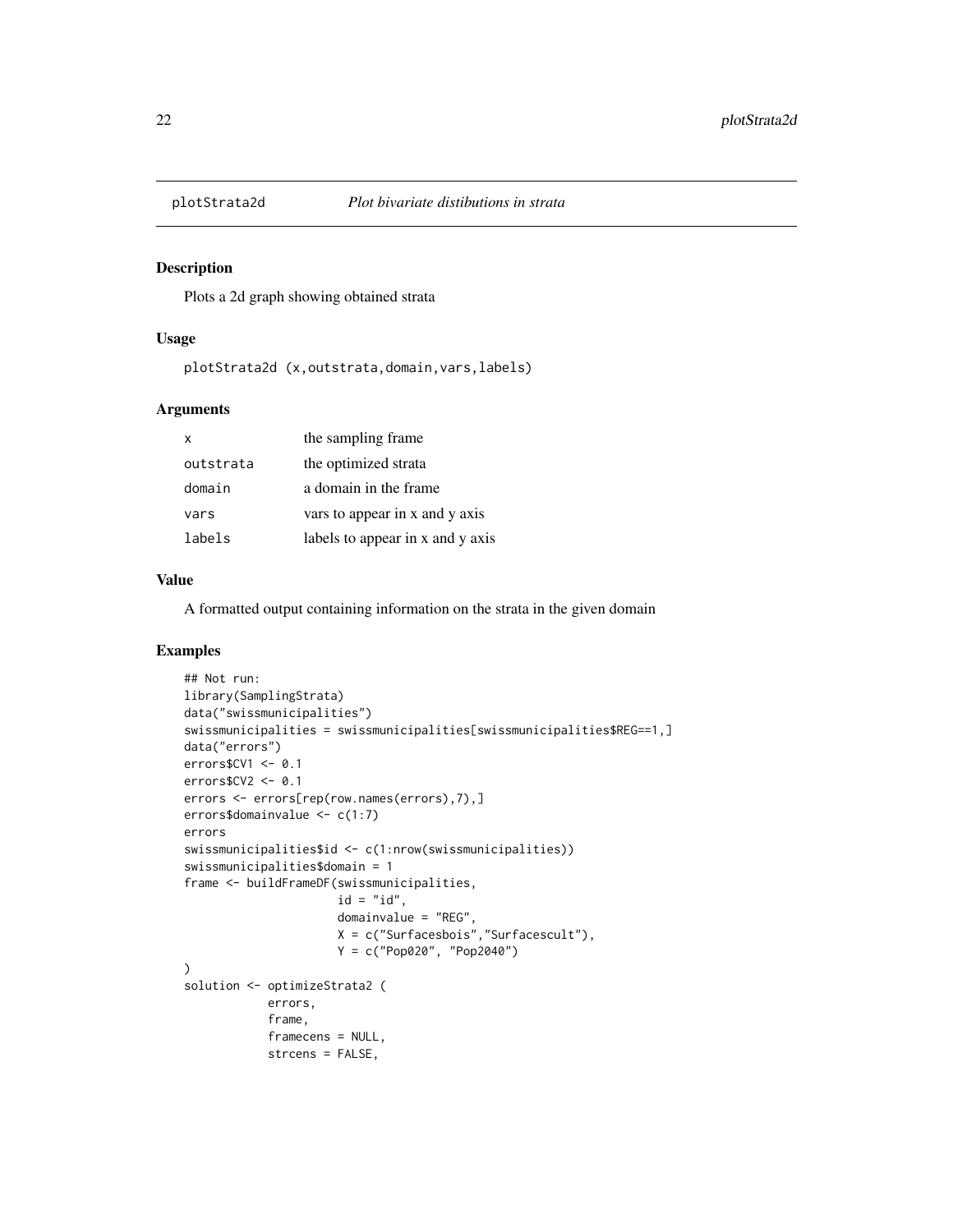#### <span id="page-22-0"></span>selectSample 23

```
alldomains = TRUE,
            dom = NULL,nStrata = 5,
            minnumstr = 2,
            iter = 50,
            pops = 20,
            mut_chance = NA,
            elitism_rate = 0.2,
            highvalue = 1e+08,
            suggestions = NULL,
            realAllocation = TRUE,
            writeFiles = FALSE,
            showPlot = TRUE,
            parallel = FALSE)
p <- plotStrata2d(solution$framenew,
                  solution$aggr_strata,
                  domain = 2,
                  vars = c("X1","X2"),
                  labels = c("Surfacesbois","Surfacescult"))
p
## End(Not run)
```
selectSample *Selection of a stratified sample from the frame with srswor method*

#### Description

Once optimal stratification has been obtained, and a new frame has been built by assigning to the units of the old one the new strata labels (by means of "updateFrame" function), it is possible to select a stratified sample from the frame with the simple random sampling without replacement (srswor) method. The result of the execution of "selectSample" function is a dataframe containing the selected units, with their weights (inverse of the probabilities of inclusion). It is possible to output this dataframe in a .csv file. One more .csv file is produced ("sampling\_check"), containing coeherence checks between (a) population in frame strata (b) population in optimised strata (c) planned units to be selected in optimised strata (d) actually selected units (e) sum of weights in each stratum

#### Usage

```
selectSample(frame, outstrata, writeFiles = FALSE,verbatim=TRUE)
```
#### Arguments

| frame     | This is the (mandatory) dataframe containing the sampling frame, as it has been<br>modified by the execution of the "updateFrame" function.                                                                     |
|-----------|-----------------------------------------------------------------------------------------------------------------------------------------------------------------------------------------------------------------|
| outstrata | This is the (mandatory) dataframe containing the information related to resulting<br>stratification obtained by the execution of "optimizeStrata" function. It should<br>coincide with 'solution\$aggr_strata'. |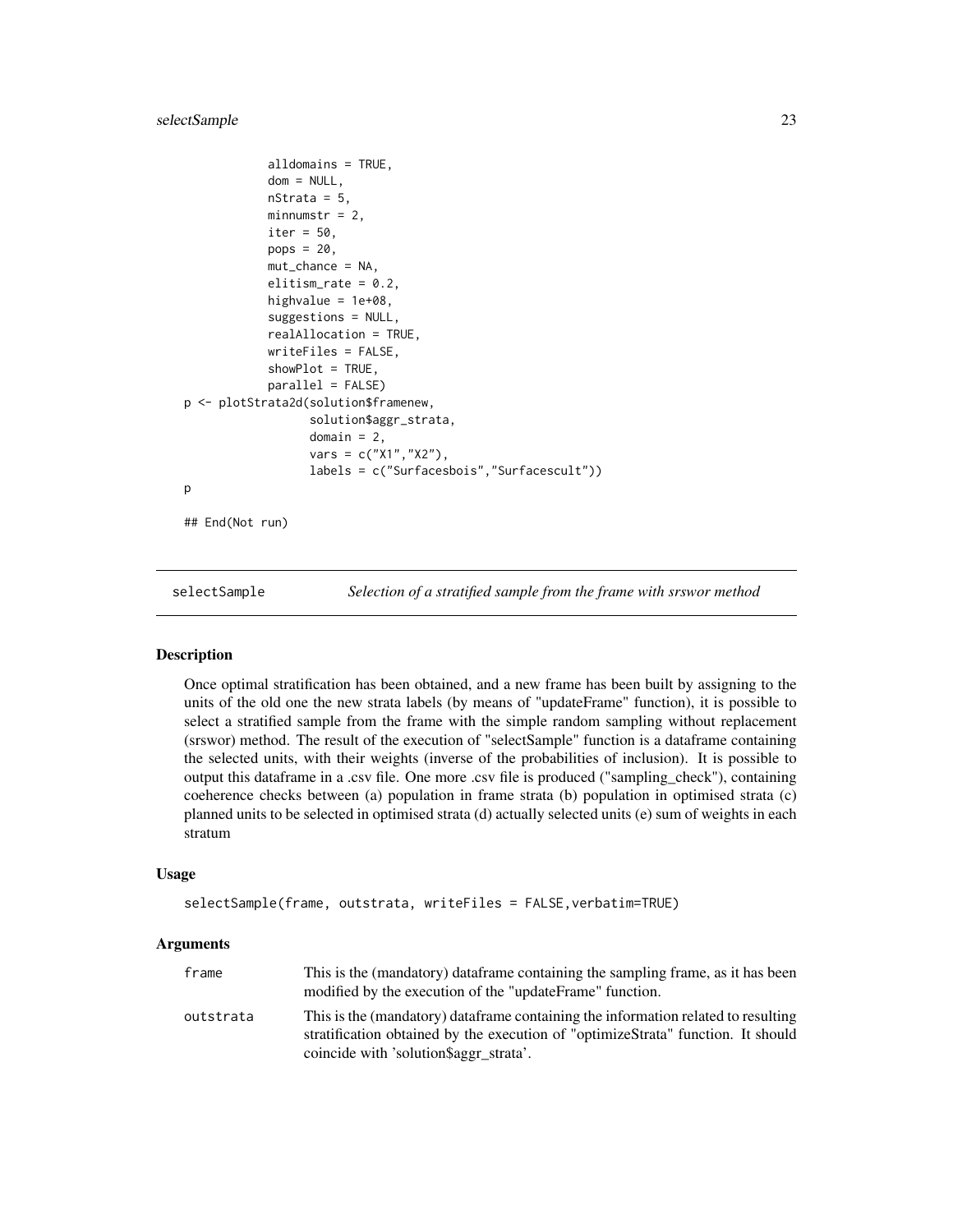<span id="page-23-0"></span>

| writeFiles | Indicates if at the end of the processing the resulting strata will be outputted in<br>a delimited file. Default is "FALSE". |
|------------|------------------------------------------------------------------------------------------------------------------------------|
| verbatim   | Indicates if information on the drawn sample must be printed or not. Default is<br>"TRUE".                                   |

#### Value

A dataframe containing the sample

#### Author(s)

Giulio Barcaroli with contribution from Diego Zardetto

#### Examples

```
## Not run:
library(SamplingStrata)
data(swisserrors)
data(swissstrata)
# optimisation of sampling strata
solution <- optimizeStrata (
   errors = swisserrors,
    strata = swissstrata
)
# updating sampling strata with new strata labels
newstrata <- updateStrata(swissstrata, solution)
# updating sampling frame with new strata labels
data(swissframe)
framenew <- updateFrame(frame=swissframe,newstrata=newstrata)
# selection of sample
sample <- selectSample(frame=framenew,outstrata=solution$aggr_strata)
head(sample)
## End(Not run)
```
selectSampleSystematic

*Selection of a stratified sample from the frame with systematic method*

#### Description

Once optimal stratification has been obtained, and a new frame has been built by assigning to the units of the old one the new stratum labels (by means of "updateFrame" function), it is possible to select a stratified sample from the frame with the systematic method, that is a selection that begins selecting the first unit by an initial ramndomly chosen starting point, and proceeding in selecting other units by adding an interval that is the inverse of the sampling rate in the stratum.

This selection method can be useful if associated to a particular ordering of the selection frame, where the ordering variable(s) can be considered as additional stratum variable(s).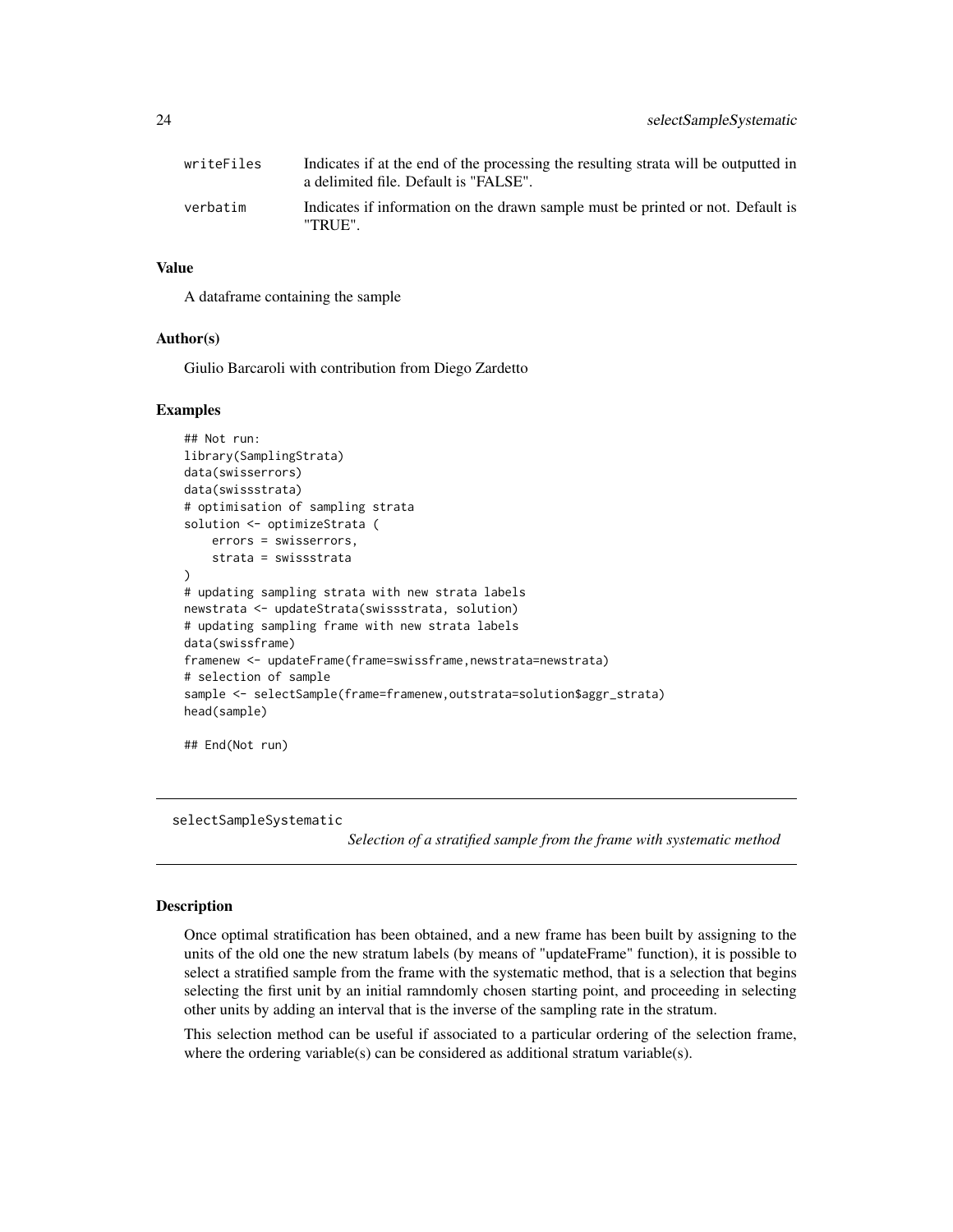The result of the execution of "selectSampleSystematic" function is a dataframe containing selected units, with the probabilities of inclusion. It is possible to output this dataframe in a .csv file. One more .csv file is produced ("sampling\_check"), containing coeherence checks between (a) population in frame strata (b) population in optimised strata (c) planned units to be selected in optimised strata (d) actually selected units (e) sum of weights in each stratum

#### Usage

```
selectSampleSystematic(frame,
```
outstrata, sortvariable = NULL, writeFiles = FALSE, verbatim=TRUE)

#### Arguments

| frame        | This is the (mandatory) dataframe containing the sampling frame, as it has been<br>modified by the execution of the "updateFrame" function. Name of stratum<br>variable must be 'strato'.                      |
|--------------|----------------------------------------------------------------------------------------------------------------------------------------------------------------------------------------------------------------|
| outstrata    | This is the (mandatory) dataframe containing the information related to resulting<br>stratification obtained by the execution of "optimizeStrata" function. Name of<br>stratum variable must be 'strato'.      |
| sortvariable | This is the name of the variable to be used as ordering variable inside each<br>stratum before proceeding to the systematic selection. It must be previously<br>added to the selection frame. Default is NULL. |
| writeFiles   | Indicates if at the end of the processing the resulting strata will be outputted in<br>a delimited file. Default is "FALSE".                                                                                   |
| verbatim     | Indicates if information on the drawn sample must be printed or not. Default is<br>"TRUE".                                                                                                                     |

#### Value

A dataframe containing the sample

#### Author(s)

Giulio Barcaroli with contribution from Diego Zardetto

```
#
# The following example is realistic, but is time consuming
#
## Not run:
library(SamplingStrata)
data(swisserrors)
data(swissstrata)
# optimisation of sampling strata
solution <- optimizeStrata (
```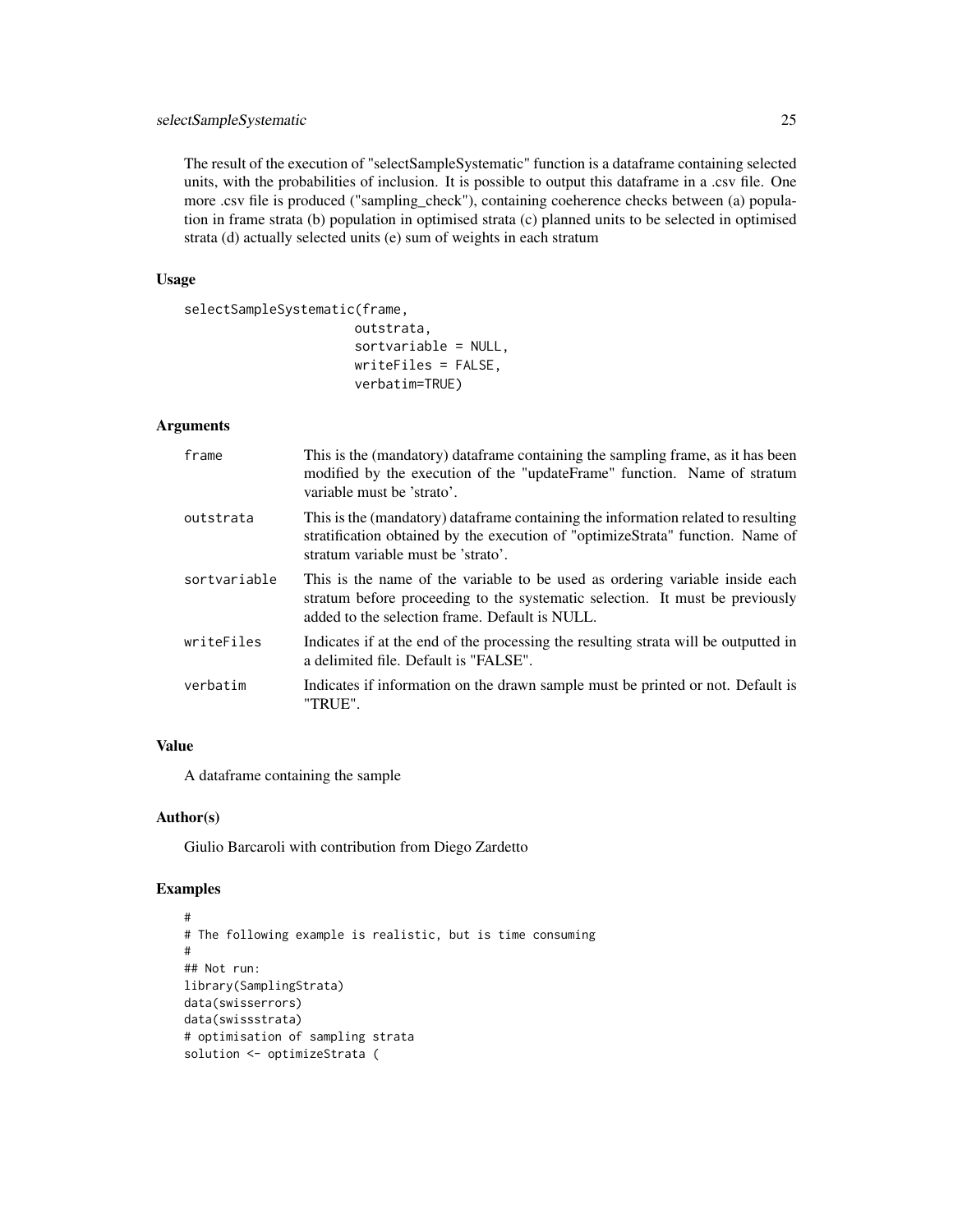```
errors = swisserrors,
    strata = swissstrata)
# updating sampling strata with new strata labels
newstrata <- updateStrata(swissstrata, solution)
# updating sampling frame with new strata labels
data(swissframe)
framenew <- updateFrame(frame=swissframe,newstrata=newstrata)
# adding variable "POPTOT" to framenew
data("swissmunicipalities")
framenew <- merge(framenew,swissmunicipalities[,c("REG","Nom","POPTOT")],
                  by.x=c("REG","ID"),by.y=c("REG","Nom"))
# selection of sample with systematic method
sample <- selectSampleSystematic(frame=framenew,
outstrata=solution$aggr_strata,
sortvariable="POPTOT")
head(sample)
## End(Not run)
```
strata *Dataframe containing information on strata in the frame*

#### **Description**

Dataframe containing information on strata in the frame

#### Usage

data(strata)

#### Format

The strata data frame (strata) contains a row per stratum with the following variables:

stratum Identifier of the stratum (numeric)

N Number of population units in the stratum (numeric)

- X1 Value of first auxiliary variable X1 in the stratum (factor)
- Xi Value of i-th auxiliary variable Xi in the stratum (factor)
- Xk Value of last auxiliary variable Xk in the stratum (factor)
- M1 Mean in the stratum of the first variable Y1 (numeric)
- Mj Mean in the stratum of the j-th variable Yt (numeric)
- Mn Mean in the stratum of the last variable Y (numeric)
- S1 Standard deviation in the stratum of the first variable Y (numeric)
- Si Standard deviation in the stratum of the *j*-th variable Yt (numeric)

Sn Standard deviation in the stratum of the last variable Y (numeric)

cens Flag (1 indicates a take all straum, 0 a sampling stratum) (numeric) Default =  $0$ 

cost Cost per interview in each stratum. Default = 1 (numeric)

DOM1 Value of domain to which the stratum belongs (factor or numeric)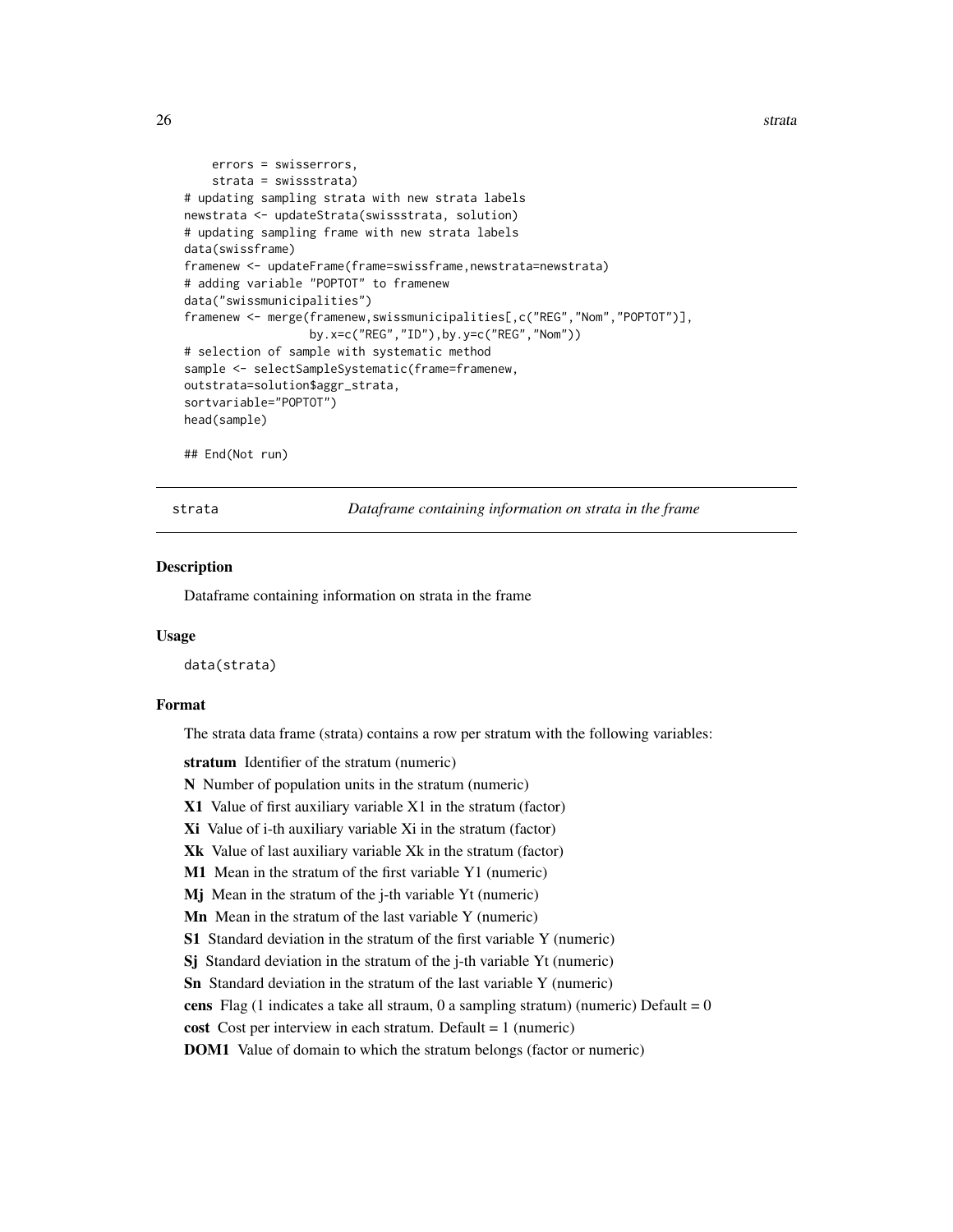#### <span id="page-26-0"></span>summaryStrata 27

#### Details

Note: the names of the variables must be the ones indicated above

#### Examples

```
# data(strata)
# head(strata)
```
summaryStrata *Information on strata structure*

#### Description

Information on strata (population, allocation, sampling rate and X variables ranges)

#### Usage

```
summaryStrata(x,outstrata,progress,writeFiles)
```
#### Arguments

| $\mathsf{x}$ | the sampling frame.                |
|--------------|------------------------------------|
| outstrata    | the optimized strata               |
| progress     | progress bar                       |
| writeFiles   | csy output of the strata structure |

#### Value

A formatted output containing information on the strata in the given domain

```
## Not run:
library(SamplingStrata)
data("swissmunicipalities")
data("errors")
errors$CV1 <- 0.1
errors$CV2 <- 0.1
errors <- errors[rep(row.names(errors),7),]
errors$domainvalue <- c(1:7)
errors
swissmunicipalities$id <- c(1:nrow(swissmunicipalities))
swissmunicipalities$domain = 1
frame <- buildFrameDF(swissmunicipalities,
                      id = "id",domainvalue = "REG",
                      X = c("Surfacesbois","Surfacescult"),
                      Y = c("Pop020", "Pop2040")
```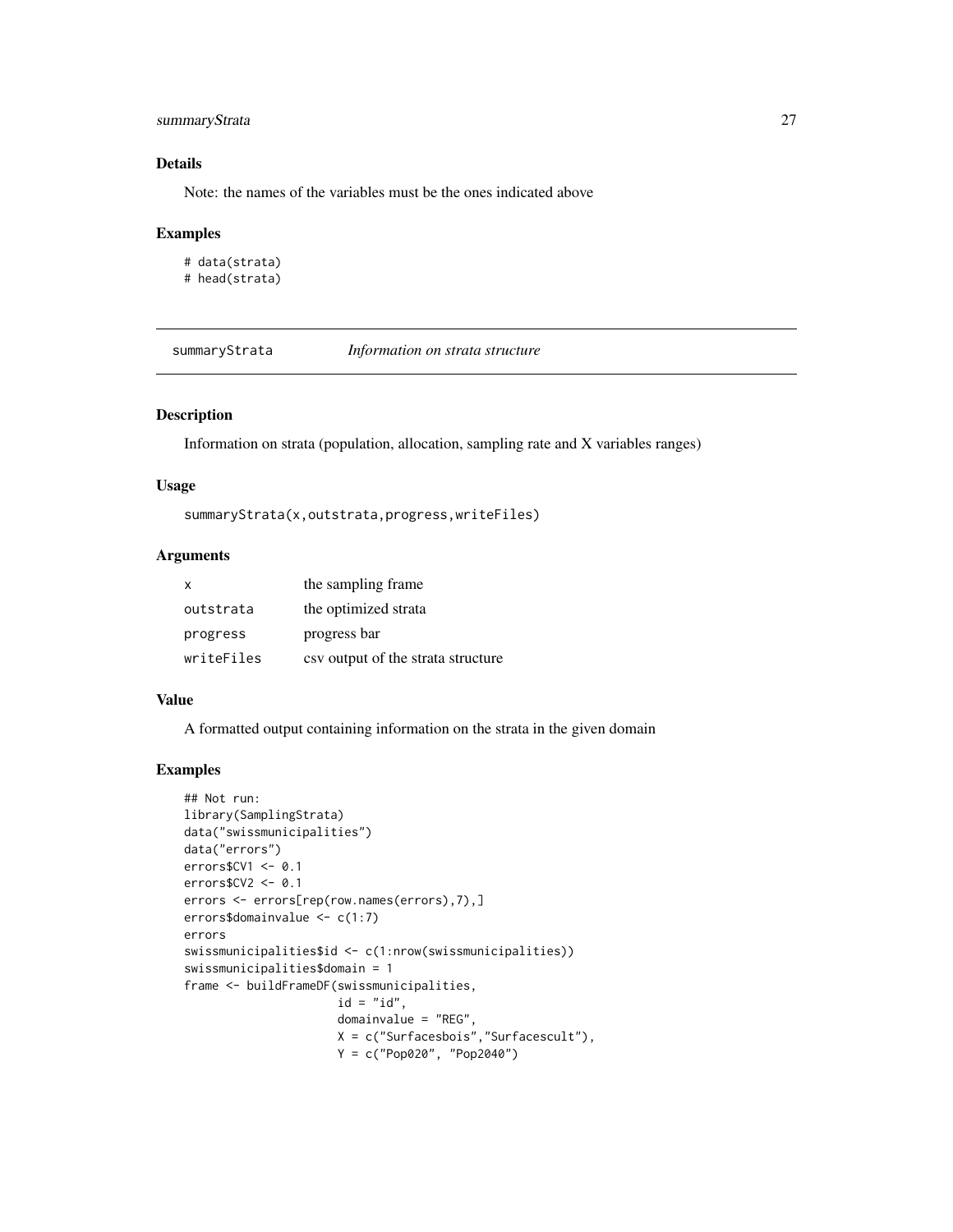```
)
solution <- optimizeStrata2 (
 errors,
 frame,
 nStrata = 5,
 iter = 10,
 pops = 10,
 writeFiles = FALSE,
 showPlot = TRUE,
 parallel = FALSE)
strataStructure <- summaryStrata(solution$framenew, solution$aggr_strata)
strataStructure
## End(Not run)
```
swisserrors *Precision constraints (maximum CVs) as input for Bethel allocation*

#### **Description**

Dataframe containing precision levels (expressed in terms of acceptable CV's)

#### Usage

data(errors)

#### Format

The constraint data frame (swisserrors) contains a row per each domain value with the following variables:

DOM Type of domain code (factor)

- CV1 Planned coefficient of variation for first variable Y1 (number of men and women aged between 0 and 19) (numeric)
- CV2 Planned coefficient of variation for second variable Y2 (number of men and women aged between 20 and 39) (numeric)
- CV3 Planned coefficient of variation for third variable Y3 (number of men and women aged between 40 and 64) (numeric)
- CV4 Planned coefficient of variation for forth variable Y4 (number of men and women aged between 65 and over) (numeric)

domainvalue Value of the domain to which the constraints refer (numeric)

#### Examples

## data(swisserrors) ## swisserrors

<span id="page-27-0"></span>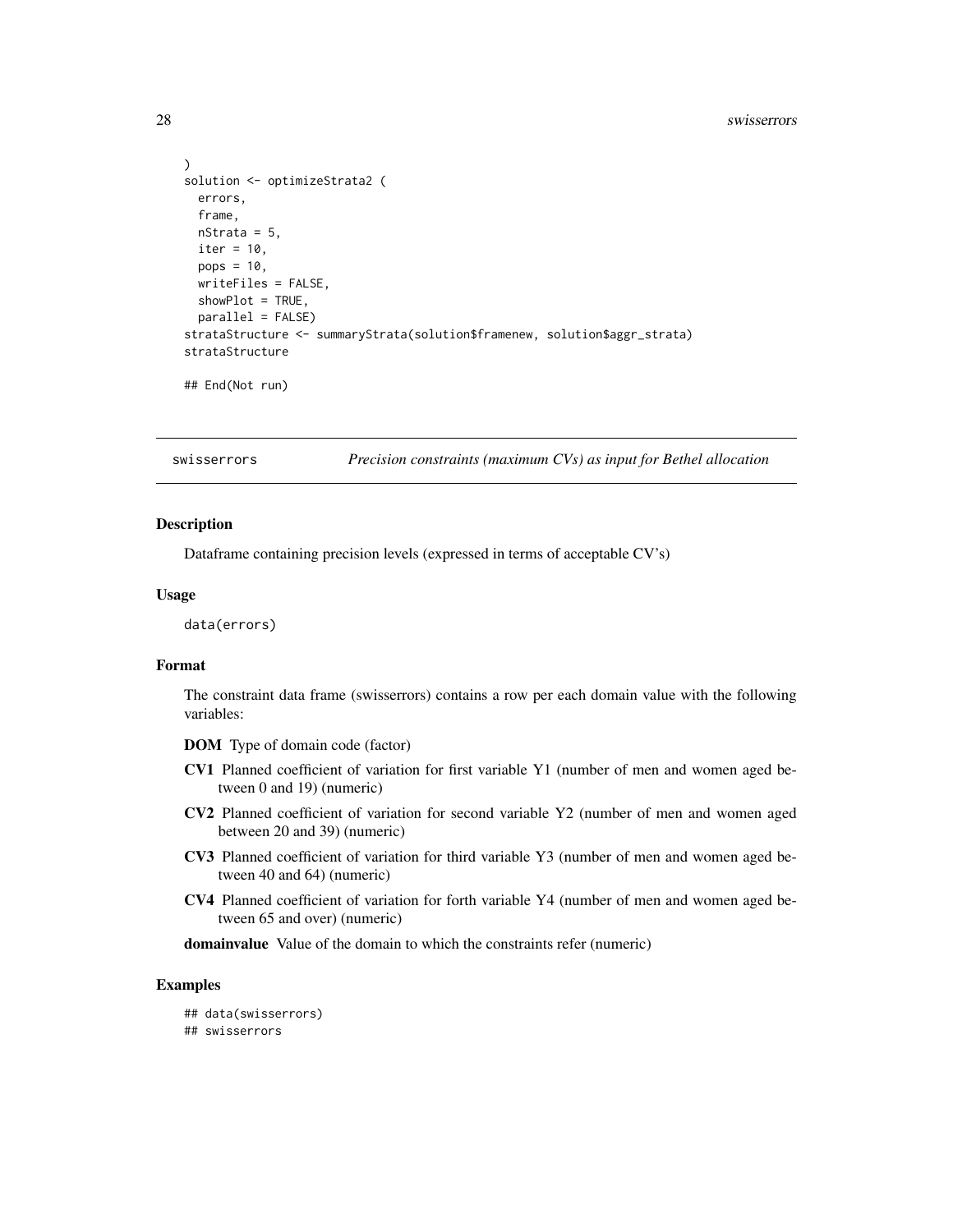<span id="page-28-0"></span>swissframe *Dataframe containing information on all units in the population of reference that can be considered as the final sampling unit (this example is related to Swiss municipalities)*

#### Description

Dataframe containing information on all municipalities in Swiss (it is a derivation of dataframe "swissmunicipalities" in "sampling" package)

#### Usage

data(swissframe)

#### Format

The "swissframe" dataframe contains a row per each Swiss municipality with the following variables:

progr Progressive associated to the frame unit (numeric)

id Name of the frame unit (character)

X1 Classes of total population in the municipality (factor with 18 values)

X2 Classes of wood area in the municipality (factor with 3 values)

X3 Classes of area under cultivation in the municipality (factor with 3 values)

X4 Classes of mountain pasture area in the municipality (factor with 3 values)

X5 Classes of area with buildings in the municipality (factor with 3 values)

X6 Classes of industrial area in the municipality (factor with 3 values)

Y1 Number of men and women aged between 0 and 19 (numeric)

Y2 Number of men and women aged between 20 and 39 (numeric)

Y3 Number of men and women aged between 40 and 64 (numeric)

Y4 Number of men and women aged between 65 and over (numeric)

domainvalue Value of domain to which the municipality belongs (factor or numeric)

#### Examples

#data(swissframe) #head(strata)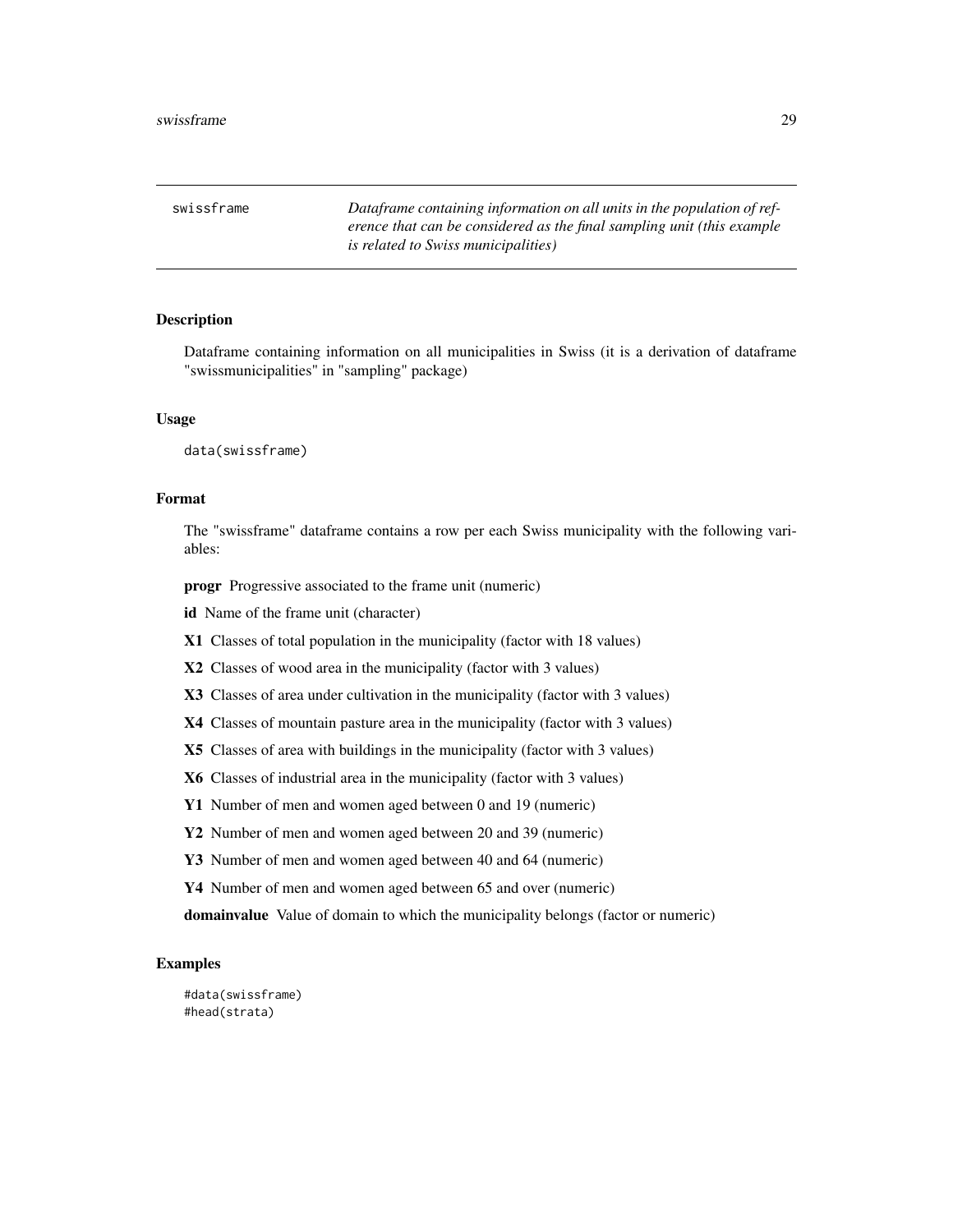<span id="page-29-0"></span>swissmunicipalities *The Swiss municipalities population*

#### Description

This population provides information about the Swiss municipalities in 2003.

#### Usage

```
data(swissmunicipalities)
```
#### Format

A data frame with 2896 observations on the following 22 variables:

CT Swiss canton. REG Swiss region. COM municipality number. Nom municipality name. HApoly municipality area. Surfacesbois wood area. Surfacescult area under cultivation. Alp mountain pasture area. Airbat area with buildings. Airind industrial area. P00BMTOT number of men. P00BWTOT number of women. Pop020 number of men and women aged between 0 and 19. Pop2040 number of men and women aged between 20 and 39. Pop4065 number of men and women aged between 40 and 64. Pop65P number of men and women aged between 65 and over. H00PTOT number of households. H00P01 number of households with 1 person. H00P02 number of households with 2 persons. H00P03 number of households with 3 persons. H00P04 number of households with 4 persons. POPTOT total population.

#### Source

Swiss Federal Statistical Office.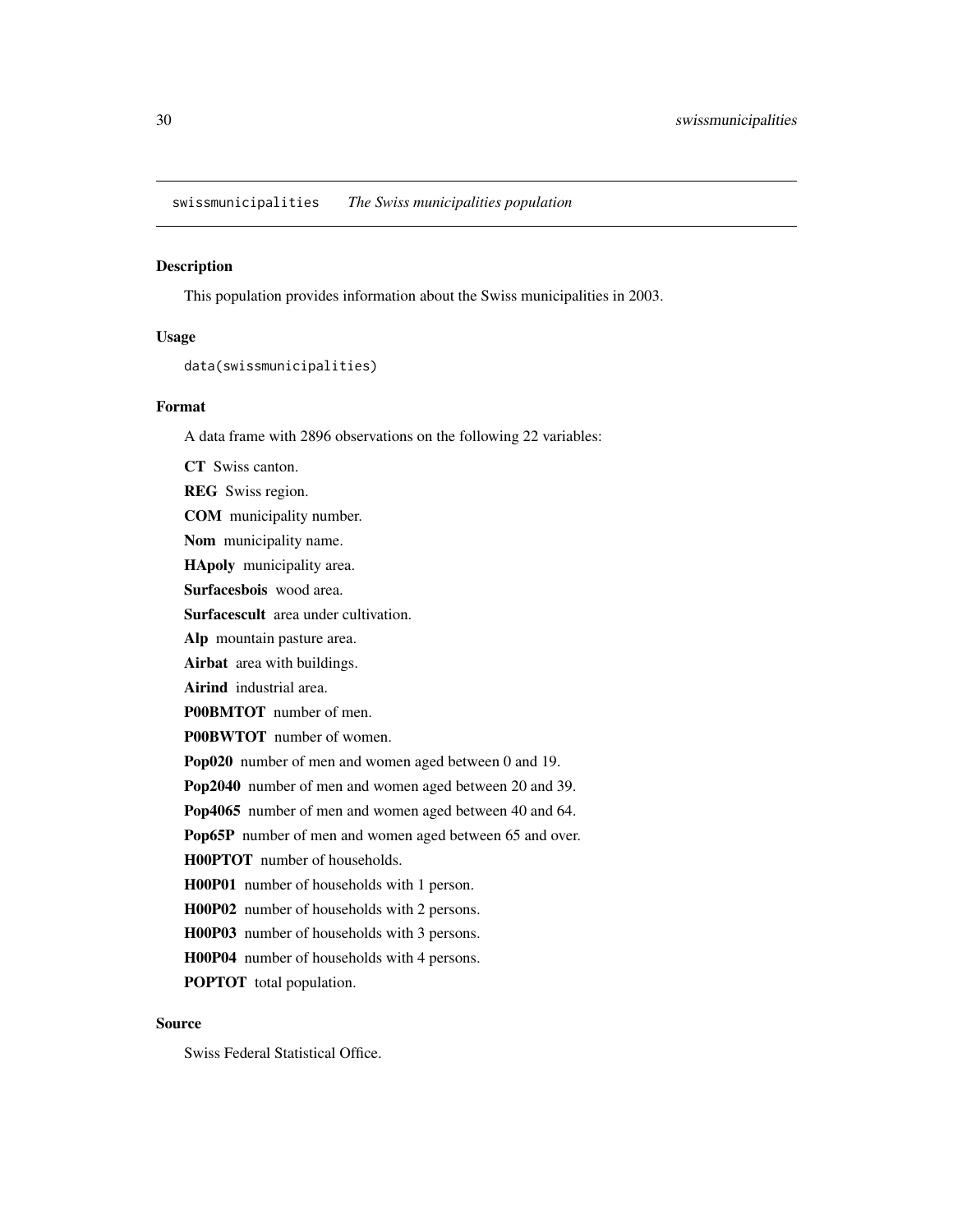#### <span id="page-30-0"></span>swissstrata 31

#### Examples

```
# data(swissmunicipalities)
```

```
# hist(swissmunicipalities$POPTOT)
```

| swissstrata | Dataframe containing information on strata in the swiss municipali- |
|-------------|---------------------------------------------------------------------|
|             | <i>ties frame</i>                                                   |

#### **Description**

Dataframe containing information on strata in the swiss municipalities frame

#### Usage

data(swissframe)

#### Format

The "swissstrata" dataframe contains a row per stratum with the following variables:

STRATO Identifier of the stratum (character)

- N Number of population units in the stratum (numeric)
- X1 Classes of total population in the municipality (factor with 18 values)
- X2 Classes of wood area in the municipality (factor with 3 values)
- X3 Classes of area under cultivation in the municipality (factor with 3 values)
- X4 Classes of mountain pasture area in the municipality (factor with 3 values)
- X5 Classes of area with buildings in the municipality (factor with 3 values)
- X6 Classes of industrial area in the municipality (factor with 3 values)
- M1 Mean in the stratum of Y1 (number of men and women aged between 0 and 19)(numeric)
- M2 Mean in the stratum of Y2 (number of men and women aged between 20 and 39) (numeric)
- M3 Mean in the stratum of Y3 (number of men and women aged between 40 and 64) (numeric)
- M4 Mean in the stratum of Y4 (number of men and women aged between 64 and over) (numeric)
- S1 Standard deviation in the stratum of Y1 (number of men and women aged between 0 and 19)(numeric)
- S2 Standard deviation in the stratum of Y2 (number of men and women aged between 20 and 39) (numeric)
- S3 Standard deviation in the stratum of Y3 (number of men and women aged between 40 and 64) (numeric)
- S4 Standard deviation in the stratum of Y4 (number of men and women aged between 64 and over) (numeric)
- cens Flag (1 indicates a take all straum, 0 a sampling stratum) (numeric) Default =  $0$
- cost Cost per interview in each stratum. Default = 1 (numeric)
- DOM1 Value of domain to which the stratum belongs Default = 1 (factor or numeric)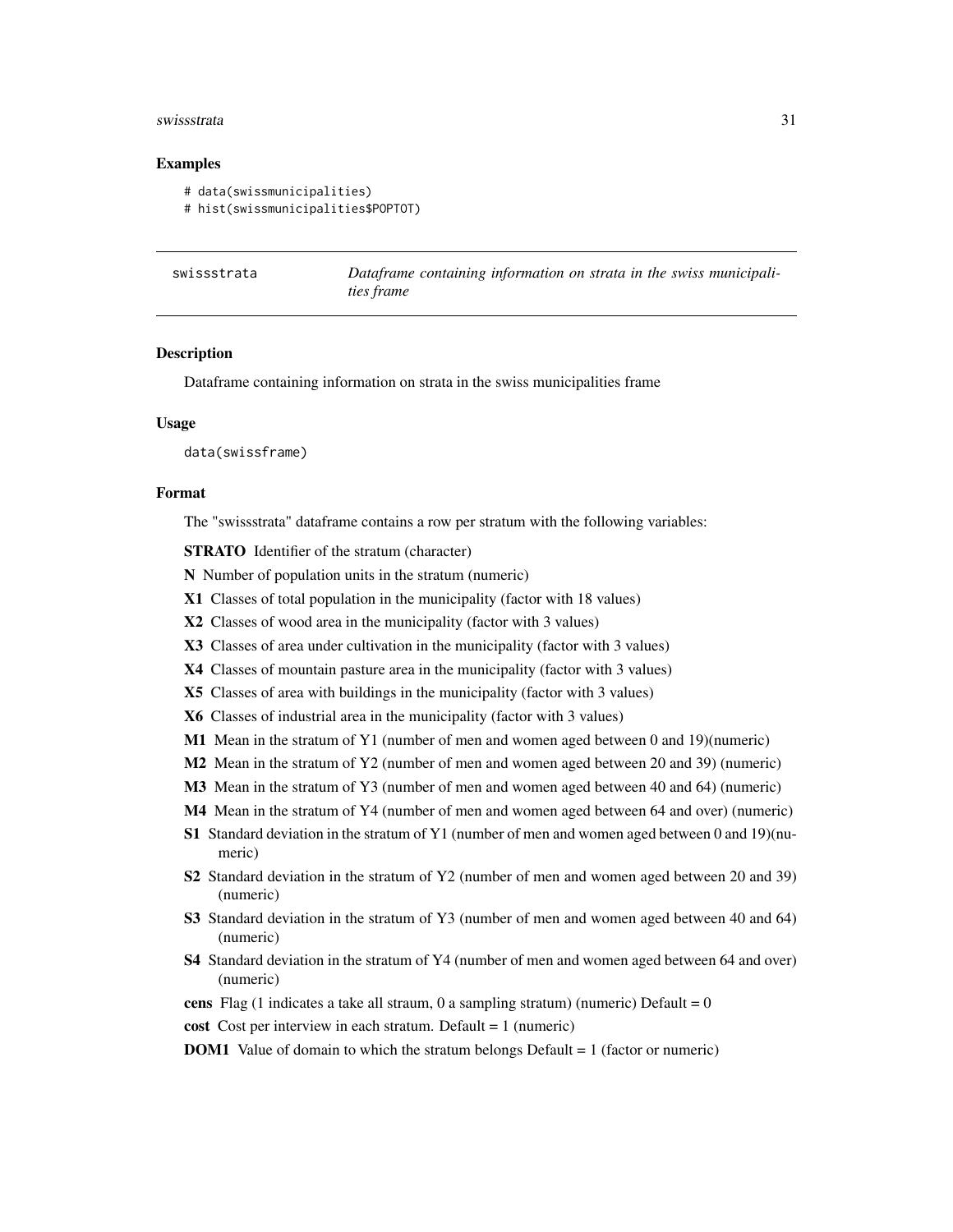#### Examples

```
# data(swissstrata)
# head(swissstrata)
```
tuneParameters *Execution and compared evaluation of optimization runs*

#### Description

This function allows to execute a number of optimization runs, varying in a controlled way the values of the parameters, in order to find their most suitable values. by comparing the resulting solutions. It can be applied only to a given domain per time. Most parameters of this function are the same than those of the function 'optimizeStrata', but they are given in a vectorial format. The length of each vector is given by the number of optimizations to be run: it is therefore possible to define different combination of values of the parameters for each execution of 'optimizeStrata'. After each optimization run, from the corrisponding optimized frame a given number of samples are drawn. For each of them, the estimates of the target variables Y's are computed ("precision"), together with the associated coefficients of variations, and the absolute differences between the values of the estimates and the true values in the population ("bias"). Information on the distribution of bias (differences) and precision (CV's) are outputted, and also boxplots for each of them are produced, in order to permit a compared evaluation of the different solutions found in the different runs. As the optimal solution is stored for each run, after the evaluation it is possible to use it directly, or as a "suggestion" for a new optimization with more iterations (in order to improve it).

#### Usage

```
tuneParameters (
noptim,
nsampl,
frame,
errors = errors,
strata = strata,
cens = NULL,
strcens = FALSE,
alldomains = FALSE,
dom = 1,
initialStrata,
addStrataFactor,
minnumstr,
iter,
pops,
mut_chance,
elitism_rate,
writeFiles
)
```
<span id="page-31-0"></span>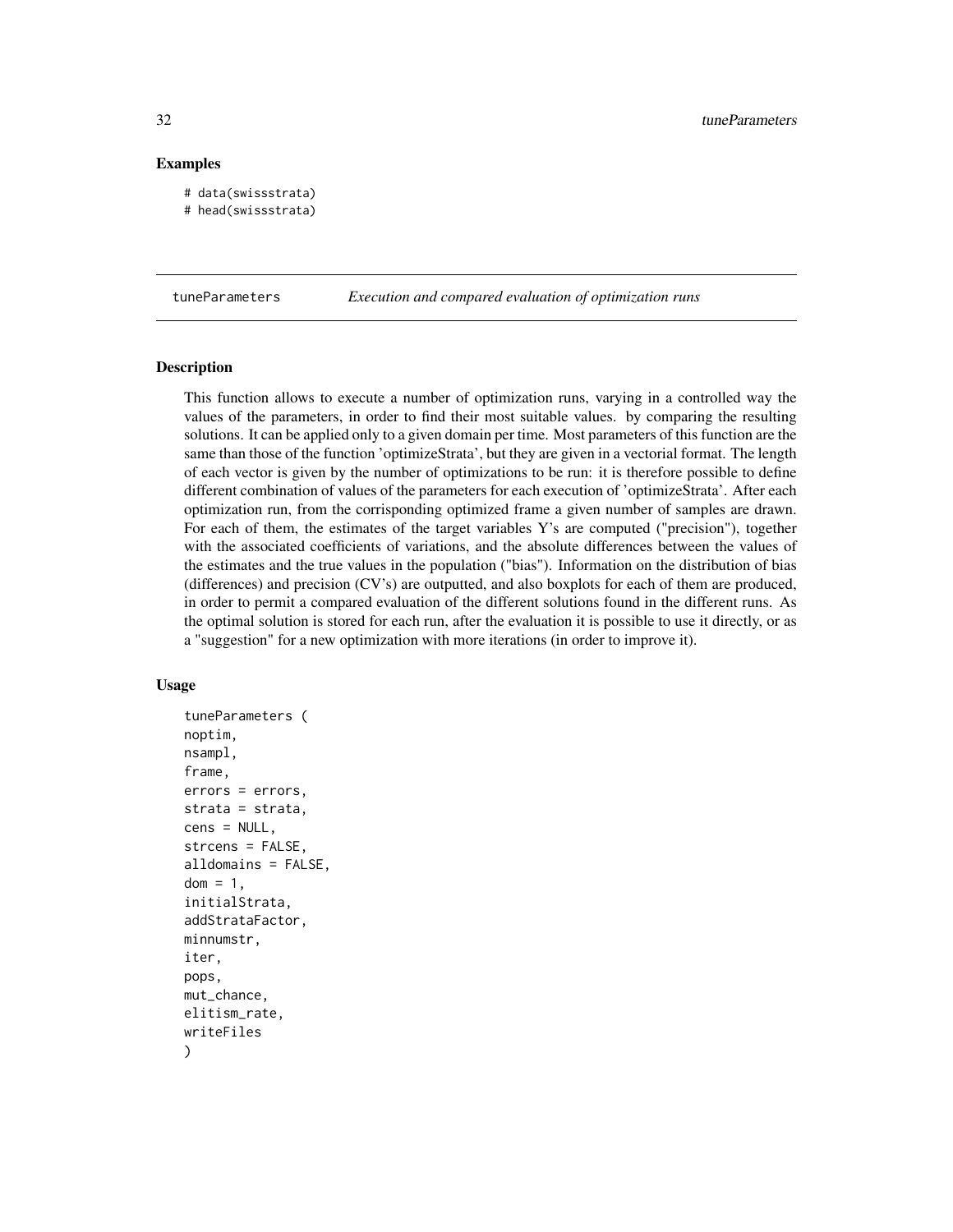#### tuneParameters 33

#### Arguments

| noptim          | Number of optimization runs to be performed                                                                                                                                                                                                                                                                                                  |
|-----------------|----------------------------------------------------------------------------------------------------------------------------------------------------------------------------------------------------------------------------------------------------------------------------------------------------------------------------------------------|
| nsampl          | Number of samples to be drawn from the optimized population frame after each<br>optimization                                                                                                                                                                                                                                                 |
| frame           | The (mandatory) dataframe containing the sampling frame                                                                                                                                                                                                                                                                                      |
| errors          | This is the (mandatory) dataframe containing the precision levels expressed in<br>terms of Coefficients of Variation that estimates on target variables Y's of the<br>survey must comply                                                                                                                                                     |
| strata          | This is the (mandatory) dataframe containing the information related to "atomic"<br>strata, i.e. the strata obtained by the Cartesian product of all auxiliary variables<br>X's. Information concerns the identifiability of strata (values of X's) and vari-<br>ability of Y's (for each Y, mean and standard error in strata)              |
| cens            | This the (optional) dataframe containing the takeall strata, those strata whose<br>units must be selected in whatever sample. It has same structure than "strata"<br>dataframe                                                                                                                                                               |
| strcens         | Flag (TRUE/FALSE) to indicate if takeall strata do exist or not. Default is<br>FALSE                                                                                                                                                                                                                                                         |
| alldomains      | Flag (TRUE/FALSE) to indicate if the optimization must be carried out on all<br>domains. It must be left to its default (FALSE)                                                                                                                                                                                                              |
| dom             | Indicates the domain on which the optimization runs must be performed. It is an<br>integer value that has to be internal to the interval $(1 \le -\ge)$ number of domains).<br>It is mandatory, if not indicated, the default $(1)$ is taken.                                                                                                |
| initialStrata   | This is the initial limit on the number of strata for each solution. Default is 3000.<br>This parameter has to be given in a vectorial format, whose length is given by<br>the number of different optimisations $($ = value of parameter 'noptim' $)$                                                                                       |
| addStrataFactor |                                                                                                                                                                                                                                                                                                                                              |
|                 | This parameter indicates the probability that at each mutation the number of<br>strata may increase with respect to the current value. Default is 0.01 (1 This<br>parameter has to be given in a vectorial format, whose length is given by the<br>number of different optimisations ( = value of parameter 'noptim')                        |
| minnumstr       | Indicates the minimum number of units that must be allocated in each stratum.<br>Default is 2. This parameter has to be given in a vectorial format, whose length is<br>given by the number of different optimisations $($ = value of parameter 'noptim' $)$                                                                                 |
| iter            | Indicated the maximum number of iterations (= generations) of the genetic algo-<br>rithm. Default is 20. This parameter has to be given in a vectorial format, whose<br>length is given by the number of different optimisations $($ = value of parameter<br>'noptim')                                                                       |
| pops            | The dimension of each generations in terms of individuals. Default is 50. This<br>parameter has to be given in a vectorial format, whose length is given by the<br>number of different optimisations ( = value of parameter 'noptim')                                                                                                        |
| mut_chance      | Mutation chance: for each new individual, the probability to change each single<br>chromosome, i.e. one bit of the solution vector. High values of this parameter<br>allow a deeper exploration of the solution space, but a slower convergence, while<br>low values permit a faster convergence, but the final solution can be distant from |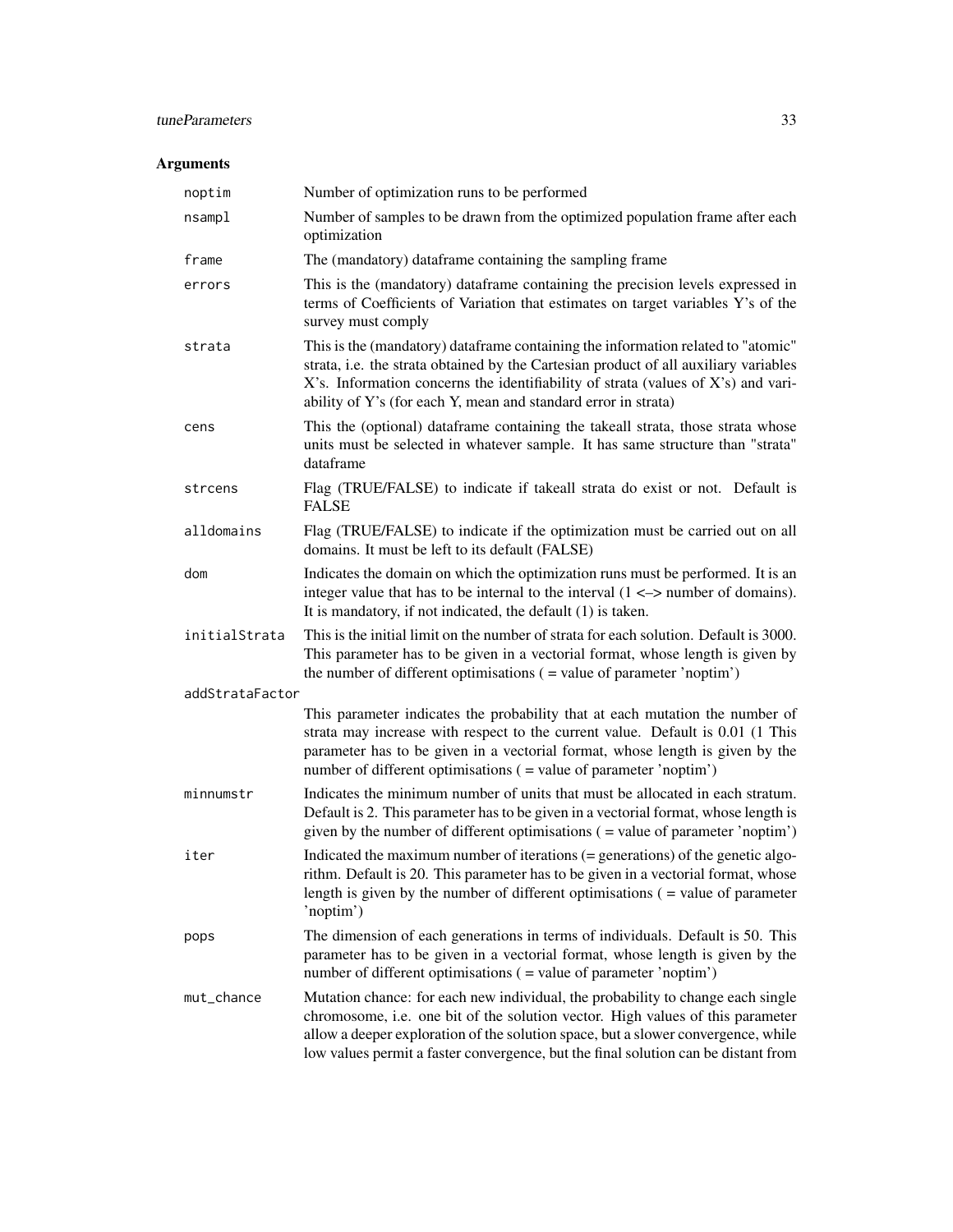|              | the optimal one. Default is 0.05. This parameter has to be given in a vectorial<br>format, whose length is given by the number of different optimisations $($ = value<br>of parameter 'noptim')                                                                                                  |
|--------------|--------------------------------------------------------------------------------------------------------------------------------------------------------------------------------------------------------------------------------------------------------------------------------------------------|
| elitism_rate | This parameter indicates the rate of better solutions that must be preserved from<br>one generation to another. Default is 0.2 (20 This parameter has to be given in a<br>vectorial format, whose length is given by the number of different optimisations<br>$($ = value of parameter 'noptim') |
| writeFiles   | Indicates if the various data frames and plots produced during the execution have<br>to be written in the working directory. Default is FALSE.                                                                                                                                                   |

#### Value

A dataframe containing for each iteration the number of strata, the cost of the solution and the values of the expected CV's

#### Author(s)

Giulio Barcaroli

```
#
## Not run:
#------------------------------------------------------------
# data setting
library(SamplingStrata)
data(swissstrata)
data(swisserrors)
data(swissframe)
# As this function can be applied only to a given domain per time,
# we select the first domain
frame <- swissframe[swissframe$domainvalue == 1,]
strata <- swissstrata[swissstrata$DOM1 == 1,]
errors <- swisserrors[swisserrors$domainvalue == 1,]
#------------------------------------------------------------
# parameters setting
noptim <- 10 # Number of runs
nsampl <- 100 # Number of samples to be drawn after each optimization
initialStrata <- ceiling(c(1:noptim)*0.1*(nrow(strata))) # Number of initial strata
addStrataFactor <- rep(0.01,noptim) # Rate for increasing initial strata
minnumstr \leq rep(2, noptim) # Minimum number of units per stratum
iter <- rep(200,noptim) # Number of iterations for each optimization
pops <- rep(20,noptim) # Number of solutions for each iteration
mut_chance <- rep(0.004,noptim) # Mutation chance
elitism_rate <- rep(0.2,noptim) # Elitism rate
#------------------------------------------------------------
results <- tuneParameters (
 noptim,
 nsampl,
  frame,
  errors = errors,
```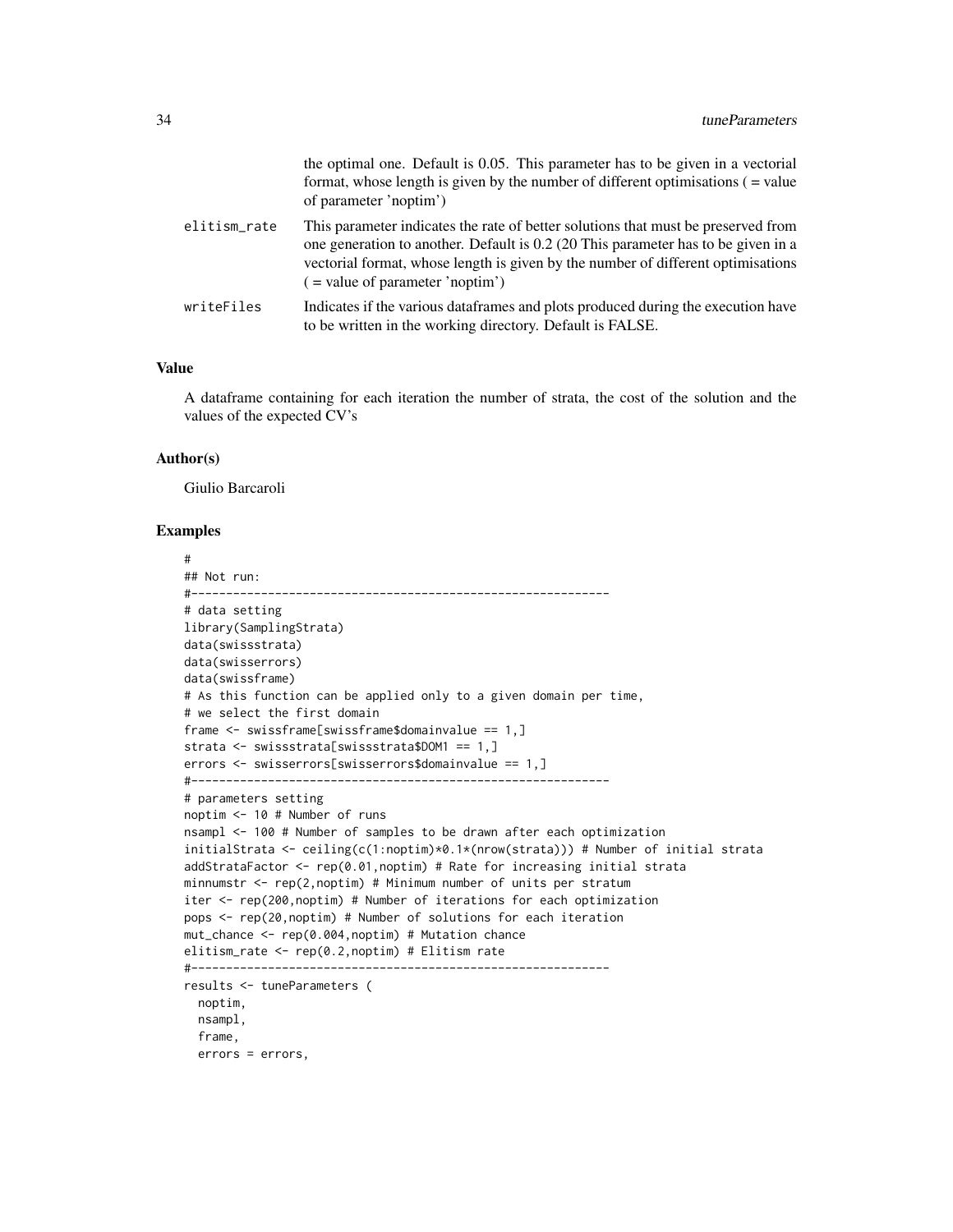#### <span id="page-34-0"></span>updateFrame 35

```
strata = strata,
 cens = NULL,
 strcens = FALSE,
 alldomains = FALSE,
 dom = 1,
 initialStrata,
 addStrataFactor,
 minnumstr,
 iter,
 pops,
 mut_chance,
 elitism_rate
 )
results
## End(Not run)
```
updateFrame *Updates the initial frame on the basis of the optimized stratification*

#### Description

Once optimal stratification has been obtained, and new labels have been attributed to initial atomic strata ("newstrata"), it is important to report the new classification of units in the sampling frame by attributing new strata labels to each unit. By executing this function, a new frame will be obtained with the same structure of the old, but with the addition of a new stratum label. The initial frame must contain a variable named 'domainvalue' that indicates the same values of the domain that has been used with the 'optimizeStrata' function. If no domains have been defined, this variable will contains all 1's, but it must exist

#### Usage

```
updateFrame(frame, newstrata, writeFiles = FALSE)
```
#### Arguments

| frame      | This is the (mandatory) dataframe containing the sampling frame.                                                                                                                                                                   |
|------------|------------------------------------------------------------------------------------------------------------------------------------------------------------------------------------------------------------------------------------|
| newstrata  | This is the (mandatory) dataframe containing the information related to the op-<br>timisation applied to initial stratification (new labels applied to atomic strata). It<br>is produced by executing the "updateStrata" function. |
| writeFiles | Flag to write or not the new sampling frame into the working directory. Default<br>is "FALSE"                                                                                                                                      |

#### Value

A dataframe containing the frame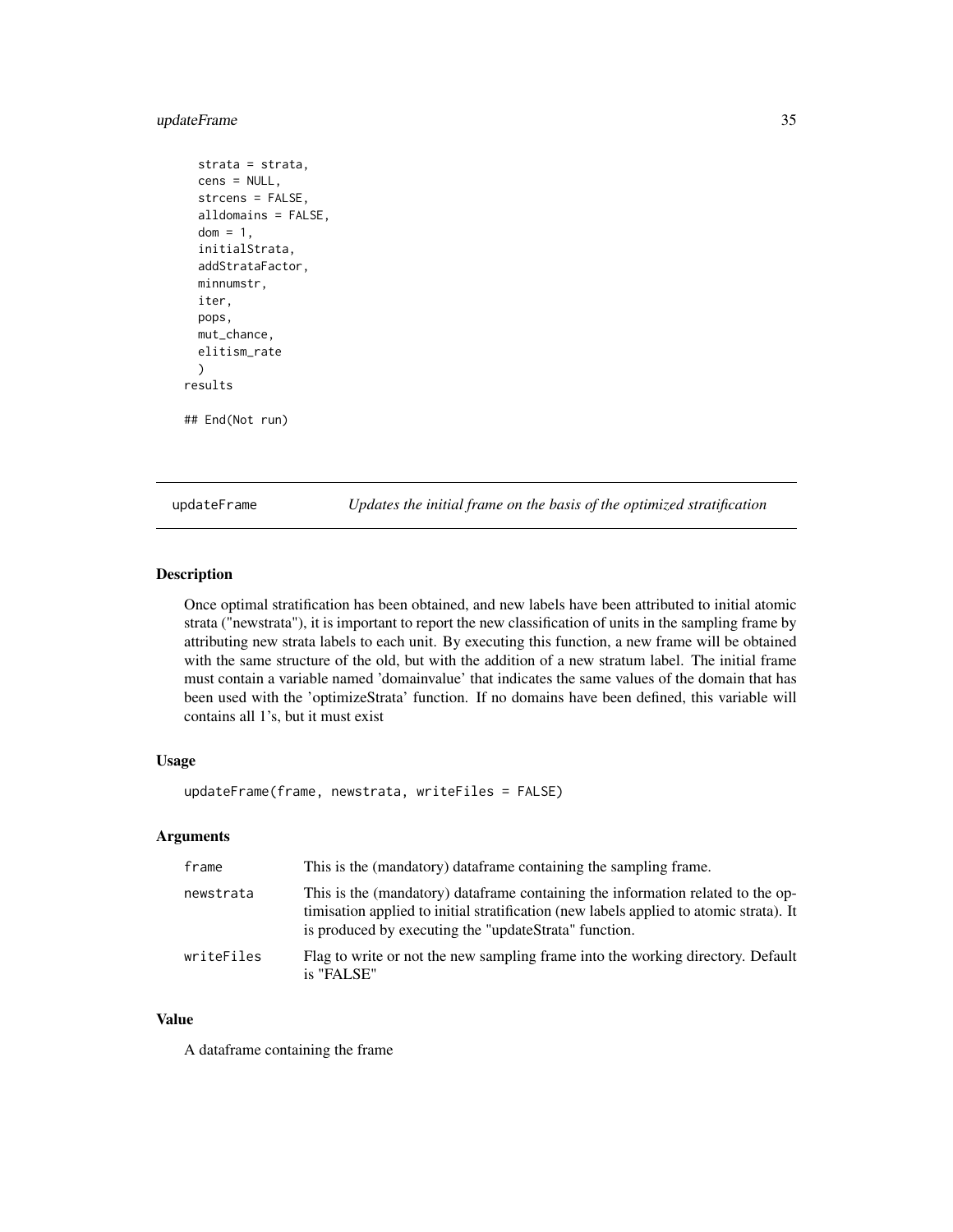#### Author(s)

Giulio Barcaroli

#### Examples

```
#
# The following example is realistic, but is time consuming
#
## Not run:
library(SamplingStrata)
data(swisserrors)
data(swissstrata)
# optimisation of sampling strata
solution <- optimizeStrata (
    errors = swisserrors,
    strata = swissstrata)
# updating sampling strata with new strata labels
newstrata <- updateStrata(swissstrata, solution, writeFiles = TRUE)
# updating sampling frame with new strata labels
data(swissframe)
framenew <- updateFrame(frame=swissframe, newstrata=newstrata, writeFiles = TRUE)
## End(Not run)
```
updateStrata *Assigns new labels to atomic strata on the basis of the optimized aggregated strata*

#### Description

Once optimal stratification has been obtained ('outstrata'), then we need to attribute new strata labels to each atomic stratum. By executing this function, a new dataframe "newstrata" will be obtained with the same structure of the old, ("strata") but with the addition of a new stratum label. By indicating "YES" to "writeFile" parameter, the dataframe "newstrata" will be written to a delimited file ("newstrata.txt"). Also a second delimited file ("strata\_aggregation.txt") will be outputted, containing the indication of the relations bewteen atomic and aggregated strata.

#### Usage

```
updateStrata(strata, solution, writeFiles = FALSE)
```
#### Arguments

| strata     | This is the (mandatory) data frame containing the information related to the<br>atomic strata to which the optimisation has been applied to.                            |
|------------|-------------------------------------------------------------------------------------------------------------------------------------------------------------------------|
| solution   | List obtained by the execution of the "optimizeStrata" function. The first ele-<br>ment of the list is the vector of the indices corresponding to the optimal solution. |
| writeFiles | Indicates if at the end of the processing the resulting strata will be outputted in<br>a delimited file. Default is "FALSE".                                            |

<span id="page-35-0"></span>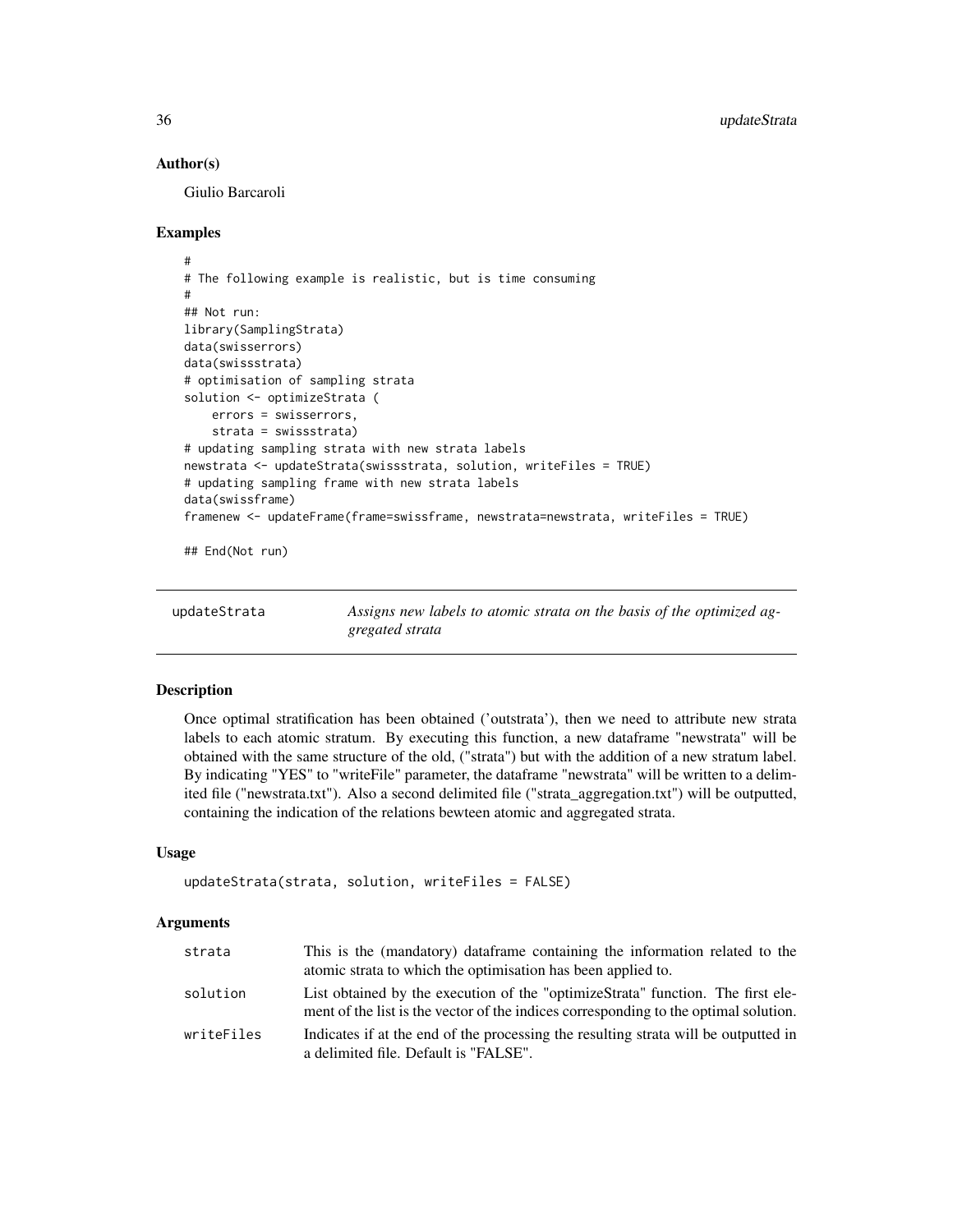<span id="page-36-0"></span>var.bin 37

#### Value

A dataframe containing the strata

#### Author(s)

Giulio Barcaroli

#### Examples

```
## Not run:
library(SamplingStrata)
data(swisserrors)
data(swissstrata)
# optimisation of sampling strata
solution <- optimizeStrata (
    errors = swisserrors,
    strata = swissstrata,
)
# updating sampling strata with new strata labels
newstrata <- updateStrata(swissstrata, solution, writeFiles = TRUE)
```
## End(Not run)

| var.bin |  |
|---------|--|
|         |  |
|         |  |

Allows to transform a continuous variable into a categorical ordinal *one by applying a modified version of the k-means clustering function in the 'stats' package.*

#### Description

The optimization of a frame stratification is applicable only in presence of all categorical auxiliary variables in the frame. If one or more continuous auxiliary variables are in the frame, it is necessary to pre-process in order to convert them into categorical (ordinal) variables. The applied method is the "k-means" clustering method contained in the in "stats" package. This function ensures that the final result is in an ordered categorical variable.

#### Usage

```
var.bin(x,
bins=3,
iter.max=100)
```
#### Arguments

| $\mathsf{x}$ | Continuous variable to be transformed into a categorical one |
|--------------|--------------------------------------------------------------|
| bins         | Number of values of the resulting categorical variable       |
| iter.max     | Maximum number of iterations of the clustering algorithm     |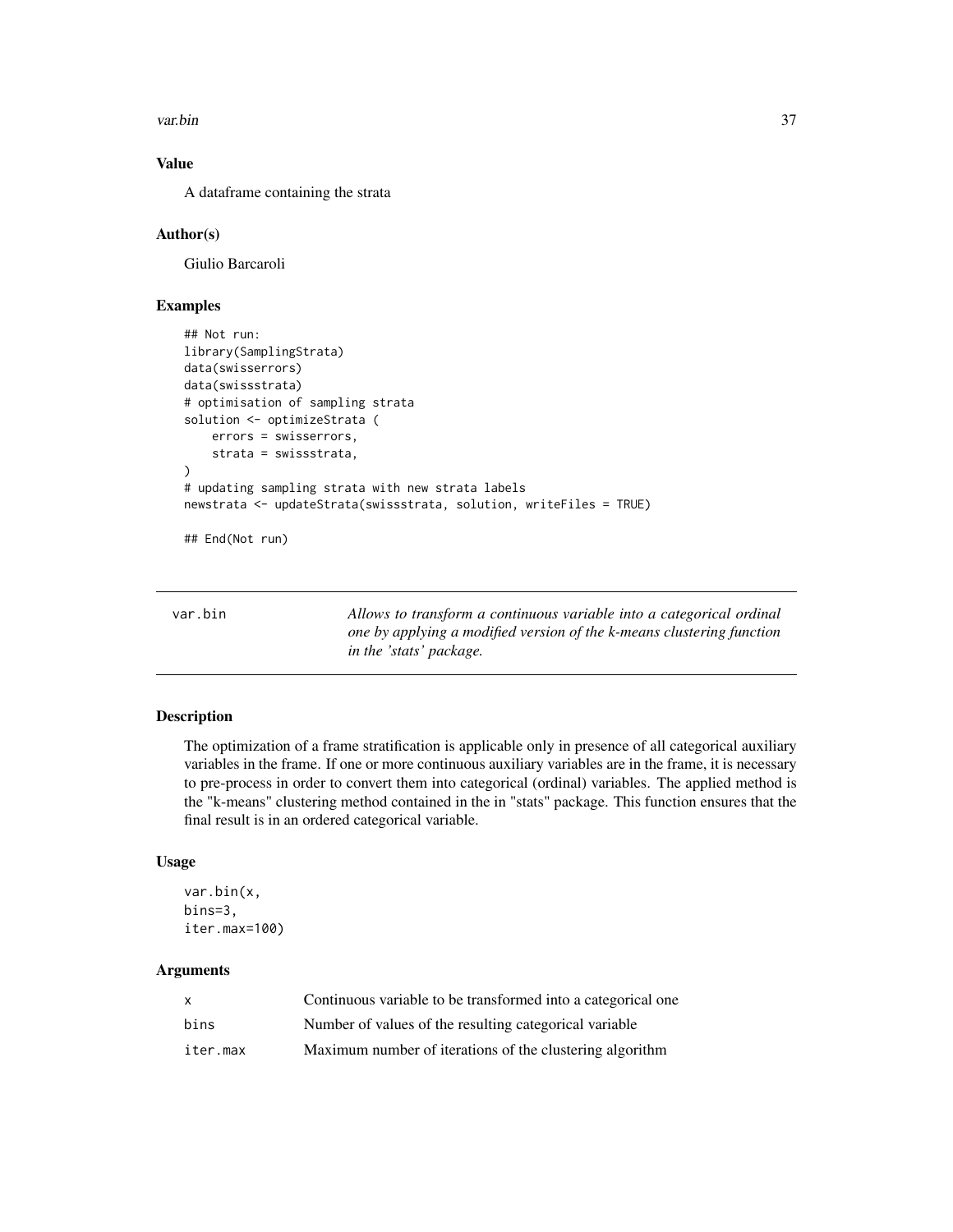38 var.bin

#### Value

Binned variable

```
library(SamplingStrata)
data(swissmunicipalities)
data(swissframe)
swissframe$X1 <- var.bin(swissmunicipalities$POPTOT,bins = 18)
table(swissframe$X1)
tapply(swissmunicipalities$POPTOT,swissframe$X1,mean)
```